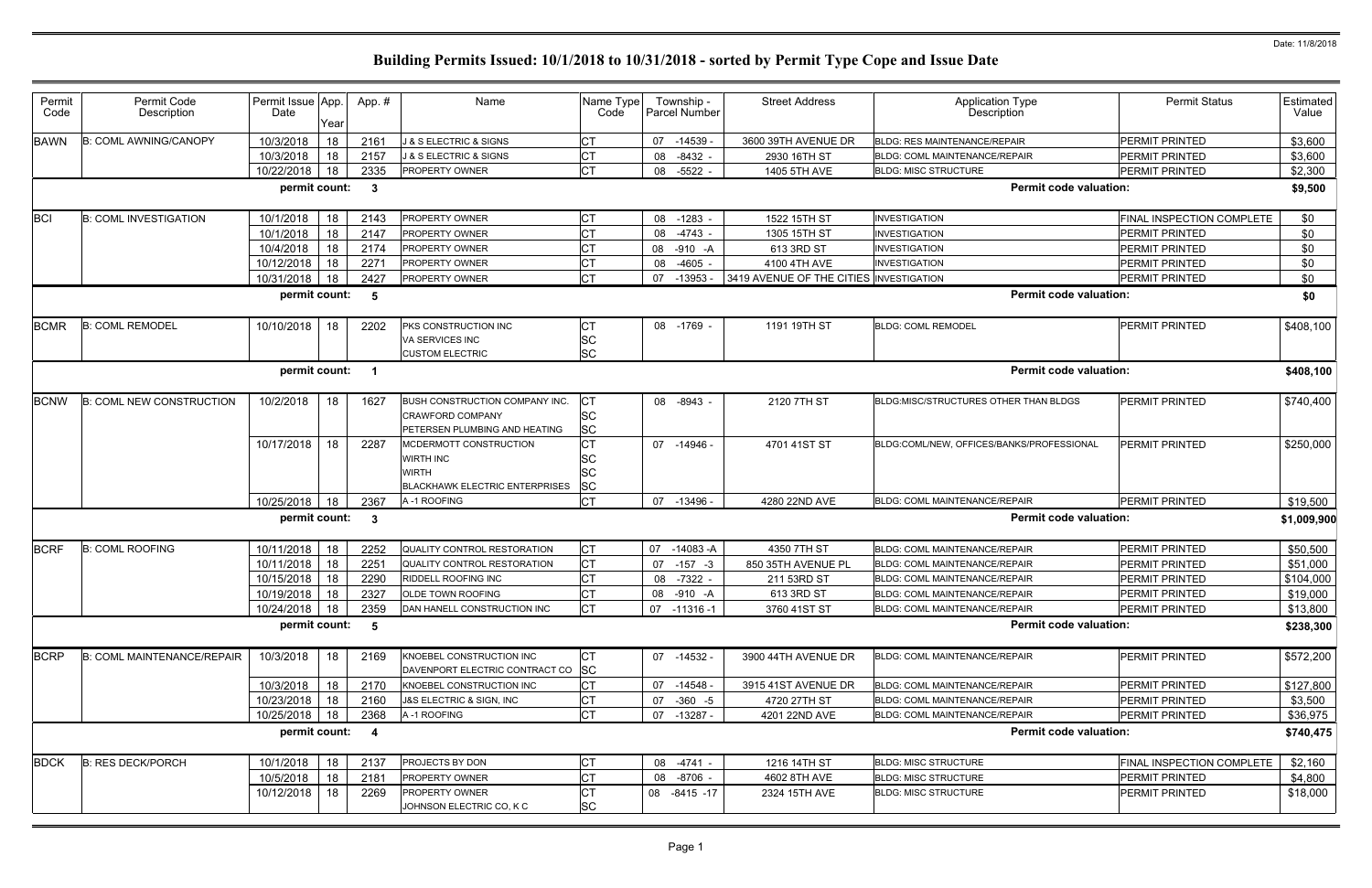| Permit<br>Code | Permit Code<br>Description         | Permit Issue App.<br>Date | Year | App.#                   | Name                                                          | Name Type<br>Code       | Township -<br><b>Parcel Number</b> | <b>Street Address</b> | <b>Application Type</b><br>Description | <b>Permit Status</b>      | Estimated<br>Value |
|----------------|------------------------------------|---------------------------|------|-------------------------|---------------------------------------------------------------|-------------------------|------------------------------------|-----------------------|----------------------------------------|---------------------------|--------------------|
| <b>BDCK</b>    | <b>B: RES DECK/PORCH</b>           | 10/16/2018                | 18   | 2302                    | <b>B &amp; W HOME IMPROVEMENT CO</b>                          | <b>CT</b>               | 08 -5584 -                         | 1859 20TH AVE         | <b>BLDG: MISC STRUCTURE</b>            | PERMIT PRINTED            | \$14,832           |
|                |                                    | permit count:             |      | -4                      |                                                               |                         |                                    |                       | <b>Permit code valuation:</b>          |                           | \$39,792           |
| <b>BIW</b>     | <b>B: COML INTERIOR DEMOLITION</b> | 10/3/2018                 | 18   | 2169                    | KNOEBEL CONSTRUCTION INC<br>DAVENPORT ELECTRIC CONTRACT CO SC | <b>CT</b>               | 07 -14532 -                        | 3900 44TH AVENUE DR   | BLDG: COML MAINTENANCE/REPAIR          | PERMIT PRINTED            | \$572,200          |
|                |                                    | permit count:             |      | $\blacksquare$          |                                                               |                         |                                    |                       | <b>Permit code valuation:</b>          |                           | \$572,200          |
| <b>BMAR</b>    | <b>B: RES MAINTENANCE/REPAIR</b>   | 10/3/2018                 | 18   | 2164                    | BENNETT CONSTRUCTION, M J                                     | <b>CT</b>               | 07 -13542 -                        | 3425 33RD ST          | <b>BLDG: RES MAINTENANCE/REPAIR</b>    | FINAL INSPECTION COMPLETE | \$4,392            |
|                |                                    | 10/3/2018                 | 18   | 2166                    | BENNETT CONSTRUCTION, M J                                     | <b>CT</b>               | $-2302$<br>07                      | 2929 25TH AVENUE A    | <b>BLDG: RES MAINTENANCE/REPAIR</b>    | FINAL INSPECTION COMPLETE | \$2,577            |
|                |                                    | 10/3/2018                 | 18   | 2165                    | BENNETT CONSTRUCTION, M J                                     | <b>CT</b>               | -7778<br>07                        | 3750 40TH STREET CT   | <b>BLDG: RES MAINTENANCE/REPAIR</b>    | PERMIT PRINTED            | \$9,155            |
|                |                                    | 10/3/2018                 | 18   | 2158                    | PROPERTY OWNER                                                | <b>CT</b>               | 08<br>$-3191$                      | 1703 2ND ST           | <b>BLDG: RES MAINTENANCE/REPAIR</b>    | PERMIT PRINTED            | \$500              |
|                |                                    | 10/3/2018                 | 18   | 2167                    | PROPERTY OWNER                                                | Iст                     | 08 -9015 -                         | 4306 10TH AVE         | BLDG: RES MAINTENANCE/REPAIR           | FINAL INSPECTION COMPLETE | \$1,700            |
|                |                                    | 10/4/2018                 | 18   | 2178                    | DAN HANELL CONSTRUCTION INC                                   | <b>CT</b>               | 08 -6513                           | 2807 17TH ST          | <b>BLDG: RES MAINTENANCE/REPAIR</b>    | PERMIT PRINTED            | \$4,905            |
|                |                                    | 10/10/2018                | 18   | 2242                    | FELDCO FACTORY DIRECT LLC                                     | <b>CT</b>               | 07 -11413                          | 3211 56TH ST          | <b>BLDG: RES MAINTENANCE/REPAIR</b>    | PERMIT PRINTED            | \$5,000            |
|                |                                    | 10/15/2018                | 18   | 2280                    | PROPERTY OWNER                                                | Iст                     | -80<br>08                          | 1849 16TH AVE         | <b>BLDG: RES MAINTENANCE/REPAIR</b>    | PERMIT PRINTED            | \$500              |
|                |                                    | 10/15/2018                | 18   | 2288                    | <b>NINDOW WORLD OF DAVENPORT</b>                              | <b>CT</b>               | 80<br>$-8614 - 13$                 | 3119 11TH AVENUE A    | BLDG: RES MAINTENANCE/REPAIR           | PERMIT PRINTED            | \$3,335            |
|                |                                    | 10/16/2018                | 18   | 2296                    | MIDWEST RECONSTRUCTION CO                                     | IСТ                     | 07 -10737                          | 3515 51ST ST          | <b>BLDG: RES MAINTENANCE/REPAIR</b>    | PERMIT PRINTED            | \$7,670            |
|                |                                    | 10/17/2018                | 18   | 2307                    | DAN HANELL CONSTRUCTION INC                                   | <b>CT</b>               | 07 -11536                          | 1908 47TH STREET CT   | <b>BLDG: RES MAINTENANCE/REPAIR</b>    | PERMIT PRINTED            | \$6,490            |
|                |                                    | 10/17/2018                | 18   | 2308                    | DAN HANELL CONSTRUCTION INC                                   | IСТ                     | 07<br>-11880 -A                    | 3414 52ND ST          | BLDG: RES MAINTENANCE/REPAIR           | <b>PERMIT PRINTED</b>     | \$850              |
|                |                                    | 10/17/2018                | 18   | 2310                    | DAN HANELL CONSTRUCTION INC                                   | <b>CT</b>               | $-8560$<br>07                      | 1810 38TH ST          | <b>BLDG: RES MAINTENANCE/REPAIR</b>    | PERMIT PRINTED            | \$460              |
|                |                                    | 10/17/2018                | 18   | 2306                    | FELDCO FACTORY DIRECT LLC                                     | <b>CT</b>               | $-9808$<br>07                      | 1577 37TH AVE         | <b>BLDG: RES MAINTENANCE/REPAIR</b>    | PERMIT PRINTED            | \$7,000            |
|                |                                    | 10/17/2018                | 18   | 231'                    | DAN HANELL CONSTRUCTION INC                                   | <b>CT</b>               | $-255$<br>08                       | 1508 28TH AVE         | <b>BLDG: RES MAINTENANCE/REPAIR</b>    | PERMIT PRINTED            | \$460              |
|                |                                    | 10/23/2018                | 18   | 2350                    | PROPERTY OWNER                                                | <b>ICT</b>              | $-3298$<br>08                      | 1931 24TH ST          | <b>BLDG: RES MAINTENANCE/REPAIR</b>    | PERMIT PRINTED            | \$1,266            |
|                |                                    | 10/24/2018                | 18   | 2354                    | PROPERTY OWNER                                                |                         | $-9528$<br>07                      | 3517 49TH ST          | BLDG: RES MAINTENANCE/REPAIR           | PERMIT PRINTED            | \$0                |
|                |                                    | 10/25/2018                | 18   | 2370                    | A-1 ROOFING                                                   | <b>CT</b>               | $-14214$<br>07                     | 1810 55TH STREET PL   | BLDG: RES MAINTENANCE/REPAIR           | PERMIT PRINTED            | \$3,500            |
|                |                                    | 10/29/2018                | 18   | 2390                    | FELDCO FACTORY DIRECT LLC                                     | <b>CT</b>               | 08 -7535                           | 2119 15TH STREET A    | <b>BLDG: RES MAINTENANCE/REPAIR</b>    | <b>PERMIT PRINTED</b>     | \$3,900            |
|                |                                    | permit count:             |      | -19                     |                                                               |                         |                                    |                       | <b>Permit code valuation:</b>          |                           | \$63,660           |
| <b>BNP</b>     | B: "WORKING WITHOUT A PERMI"       | 10/8/2018                 | 18   | 2199                    | CALDERON'S CONSTRUCTION OF RI                                 | <b>CT</b>               | 08 -3569 -                         | 2505 12TH ST          | <b>BLDG: RES MAINTENANCE/REPAIR</b>    | PERMIT PRINTED            | \$18,000           |
|                |                                    | permit count:             |      | - 1                     |                                                               |                         |                                    |                       | <b>Permit code valuation:</b>          |                           | \$18,000           |
| <b>BRI</b>     | <b>B: RES INVESTIGATION</b>        | 10/16/2018 18             |      | 2293                    | <b>QUAD CITY PLUMBING</b>                                     | <b>I</b> CT             | 08 -5016 -                         | 1515 17TH ST          | <b>INVESTIGATION</b>                   | <b>PERMIT PRINTED</b>     | \$0                |
|                |                                    | permit count:             |      | - 1                     |                                                               |                         |                                    |                       | <b>Permit code valuation:</b>          |                           | \$0                |
| <b>BRML</b>    | <b>B: RES REMODEL</b>              | 10/24/2018                | 18   | 2356                    | CEDEROTH HOME & BUSINESS SOLUT<br><b>TRINITY ELECTRIC</b>     | <b>ICT</b><br><b>SC</b> | 07 -13539 -                        | 3413 33RD ST          | <b>BLDG: RES REMODEL</b>               | PERMIT PRINTED            | \$31,000           |
|                |                                    | permit count:             |      | $\overline{\mathbf{1}}$ |                                                               |                         |                                    |                       | <b>Permit code valuation:</b>          |                           | \$31,000           |
| <b>BRRF</b>    | <b>B: RES ROOFING</b>              | 10/1/2018                 | 18   | 2146                    | FIVE STAR HOME IMRPOVEMENT LLC                                | <b>CT</b>               | 07 -10185 -                        | 3915 32ND AVE         | <b>BLDG: RES MAINTENANCE/REPAIR</b>    | PERMIT PRINTED            | \$2,580            |
|                |                                    | 10/1/2018                 | 18   | 2135                    | <b>BATES ROOFING</b>                                          | <b>CT</b>               | $-14232$<br>07                     | 1718 56TH STREET CT   | <b>BLDG: RES MAINTENANCE/REPAIR</b>    | PERMIT PRINTED            | \$16,730           |
|                |                                    | 10/1/2018                 | 18   | 2145                    | FIVE STAR HOME IMRPOVEMENT LLC                                | Iст                     | 07 -613 -3                         | 1911 35TH ST          | BLDG: RES MAINTENANCE/REPAIR           | PERMIT PRINTED            | \$3,225            |
|                |                                    | 10/1/2018                 | 18   | 2136                    | GREEN VALLEY CONSTRUCTION INC.                                | <b>CT</b>               | 08 -4432 -                         | 2532 19TH AVE         | <b>BLDG: RES MAINTENANCE/REPAIR</b>    | PERMIT PRINTED            | \$5,800            |
|                |                                    | 10/1/2018                 | 18   | 2144                    | FIVE STAR HOME IMRPOVEMENT LLC                                | <b>CT</b>               | 08 -4648 -                         | 630 45TH ST           | <b>BLDG: RES MAINTENANCE/REPAIR</b>    | PERMIT PRINTED            | \$7,300            |
|                |                                    | 10/2/2018                 | 18   | 2155                    | DAN HANELL CONSTRUCTION INC                                   | <b>CT</b>               | $-9618 -$<br>07                    | 3601 14TH AVE         | <b>BLDG: RES MAINTENANCE/REPAIR</b>    | PERMIT PRINTED            | \$1,900            |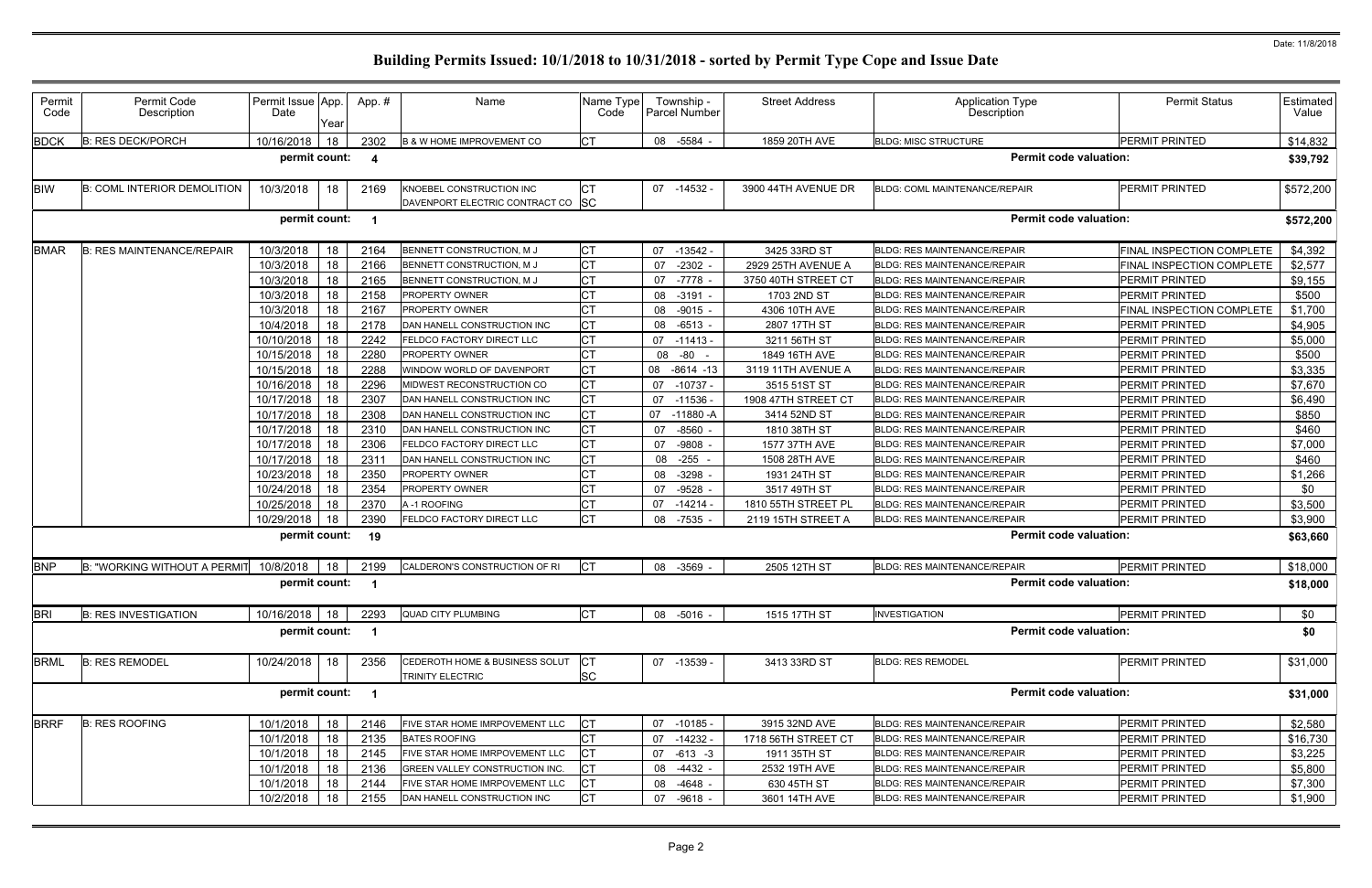| Permit<br>Code | Permit Code<br>Description | Permit Issue App.<br>Date     |      | App.#        | Name                                                   | Name Type<br>Code | Township -<br>Parcel Number | <b>Street Address</b>                  | <b>Application Type</b><br><b>Description</b>                       | <b>Permit Status</b>                           | <b>Estimated</b><br>Value |
|----------------|----------------------------|-------------------------------|------|--------------|--------------------------------------------------------|-------------------|-----------------------------|----------------------------------------|---------------------------------------------------------------------|------------------------------------------------|---------------------------|
|                |                            |                               | Year |              |                                                        |                   |                             |                                        |                                                                     |                                                |                           |
| <b>BRRF</b>    | <b>B: RES ROOFING</b>      | 10/2/2018                     | 18   | 2154         | PROPERTY OWNER                                         |                   | 08 -1300                    | 526 10TH ST                            | <b>BLDG: RES MAINTENANCE/REPAIR</b>                                 | PERMIT PRINTED                                 | \$3,600                   |
|                |                            | 10/2/2018                     | 18   | 215'         | TRUJILLO CONSTRUCTION                                  | CТ                | 08<br>-7899                 | 2001 16TH ST                           | BLDG: RES MAINTENANCE/REPAIR                                        | <b>PERMIT PRINTED</b><br><b>PERMIT PRINTED</b> | \$6,800                   |
|                |                            | 10/3/2018                     | 18   | 2159         | <b>OLDE TOWN ROOFING</b>                               |                   | -11843 -<br>07              | 2915 36TH ST                           | <b>BLDG: RES MAINTENANCE/REPAIR</b>                                 |                                                | \$15,081                  |
|                |                            | 10/3/2018                     | 18   | 2162         | FOLEY CONTRACTING LLC                                  |                   | 08<br>-6817 -24             | 1002 23RD ST                           | <b>BLDG: RES MAINTENANCE/REPAIR</b>                                 | PERMIT PRINTED                                 | \$2,500                   |
|                |                            | 10/4/2018                     | 18   | 2175         | <b>PROPERTY OWNER</b>                                  |                   | $-3146$ -<br>08             | 1841 3RD ST                            | <b>BLDG: RES MAINTENANCE/REPAIR</b>                                 | PERMIT PRINTED                                 | \$2,640                   |
|                |                            | 10/4/2018                     | 18   | 2179         | DAN HANELL CONSTRUCTION INC                            | СT                | $-4266$ -<br>08             | 2321 18TH AVE                          | <b>BLDG: RES MAINTENANCE/REPAIR</b>                                 | PERMIT PRINTED                                 | \$2,000                   |
|                |                            | 10/5/2018                     | 18   | 2183         | <b>PROPERTY OWNER</b>                                  | IСТ               | 08 -5718 -11                | 1325 27TH AVE                          | <b>BLDG: RES MAINTENANCE/REPAIR</b>                                 | <b>FINAL INSPECTION COMPLETE</b>               | \$500                     |
|                |                            | 10/8/2018                     | 18   | 2200         | CALDERON'S CONSTRUCTION OF RI                          |                   | $-10402 -$<br>07            | 1205 35TH AVE                          | <b>BLDG: RES MAINTENANCE/REPAIR</b>                                 | PERMIT PRINTED                                 | \$4,000                   |
|                |                            | 10/8/2018                     | 18   | 2198         | CALDERON'S CONSTRUCTION OF RI                          | <b>CT</b>         | -11251<br>07                | 5208 44TH AVE                          | <b>BLDG: RES MAINTENANCE/REPAIR</b>                                 | PERMIT PRINTED                                 | \$6,500                   |
|                |                            | 10/8/2018                     | 18   | 2194         | CALDERON'S CONSTRUCTION OF RI                          | <b>CT</b>         | $-14264$<br>07              | 3508 12TH STREET CT                    | <b>BLDG: RES MAINTENANCE/REPAIR</b>                                 | PERMIT PRINTED                                 | \$12,000                  |
|                |                            | 10/8/2018                     | 18   | 2196         | CALDERON'S CONSTRUCTION OF RI                          | СT                | 07<br>-6369                 | 1021 41ST ST                           | BLDG: RES MAINTENANCE/REPAIR                                        | <b>PERMIT PRINTED</b>                          | \$5,500                   |
|                |                            | 10/8/2018                     | 18   | 2203         | <b>PROPERTY OWNER</b>                                  |                   | $-83 - G$<br>07             | 2015 43RD ST                           | <b>BLDG: RES MAINTENANCE/REPAIR</b>                                 | <b>PERMIT PRINTED</b>                          | \$2,700                   |
|                |                            | 10/8/2018                     | 18   | 2195         | CALDERON'S CONSTRUCTION OF RI                          | <b>CT</b>         | 08<br>$-3152 - 1$           | 312 18TH AVE                           | <b>BLDG: RES MAINTENANCE/REPAIR</b>                                 | <b>PERMIT PRINTED</b>                          | \$3,000                   |
|                |                            | 10/8/2018                     | 18   | 2199         | CALDERON'S CONSTRUCTION OF RI                          |                   | 08 -3569                    | 2505 12TH ST                           | <b>BLDG: RES MAINTENANCE/REPAIR</b>                                 | <b>PERMIT PRINTED</b>                          | \$18,000                  |
|                |                            | 10/8/2018                     | 18   | 2197         | CALDERON'S CONSTRUCTION OF RI                          |                   | 08 -7830                    | 1839 15TH ST                           | <b>BLDG: RES MAINTENANCE/REPAIR</b>                                 | <b>FINAL INSPECTION COMPLETE</b>               | \$22,000                  |
|                |                            | 10/9/2018                     | 18   | 2206         | A+ ROOFING & SIDING CO. FORMER                         | СT                | 07<br>-8203 -               | 5426 28TH AVE                          | <b>BLDG: RES MAINTENANCE/REPAIR</b>                                 | <b>PERMIT PRINTED</b>                          | \$6,800                   |
|                |                            | 10/9/2018                     | 18   | 2205         | OLDE TOWN ROOFING                                      | <b>CT</b>         | -6559<br>08                 | 1711 15TH ST                           | <b>BLDG: RES MAINTENANCE/REPAIR</b>                                 | PERMIT PRINTED                                 | \$39,021                  |
|                |                            | 10/9/2018                     | 18   | 2204         | PROPERTY OWNER                                         | UI                | 08<br>-7317 -               | 220 53RD ST                            | <b>BLDG: RES MAINTENANCE/REPAIR</b>                                 | PERMIT PRINTED                                 | \$2,755                   |
|                |                            | 10/11/2018                    | 18   | 2255         | <b>PROPERTY OWNER</b>                                  |                   | $-10337$<br>07              | 3511 38TH ST                           | <b>BLDG: RES MAINTENANCE/REPAIR</b>                                 | <b>PERMIT PRINTED</b>                          | \$3,360                   |
|                |                            | 10/11/2018                    | 18   | 2253         | <b>QUALITY CONTROL RESTORATION</b>                     | <b>CT</b>         | $-11573$<br>07              | 5405 11TH AVENUE A                     | <b>BLDG: RES MAINTENANCE/REPAIR</b>                                 | <b>PERMIT PRINTED</b>                          | \$6,000                   |
|                |                            | 10/11/2018                    | 18   | 2245         | <b>CREW ROOFING</b>                                    |                   | -11759 -<br>07              | 1139 48TH ST                           | <b>BLDG: RES MAINTENANCE/REPAIR</b>                                 | FINAL INSPECTION COMPLETE                      | \$11,700                  |
|                |                            | 10/11/2018                    | 18   | 2261         | <b>PROPERTY OWNER</b>                                  |                   | $-6272$ -<br>07             | 2404 47TH ST                           | <b>BLDG: RES MAINTENANCE/REPAIR</b>                                 | FINAL INSPECTION COMPLETE                      | \$800                     |
|                |                            | 10/11/2018                    | 18   | 2257         | QC GENERAL, INC                                        |                   | $-869 - 2$<br>07            | 4141 28TH AVE                          | <b>BLDG: RES MAINTENANCE/REPAIR</b>                                 | <b>PERMIT PRINTED</b>                          | \$6,900                   |
|                |                            | 10/11/2018                    | 18   | 2246         | CREW ROOFING                                           |                   | $-4079 - 1$<br>08           | 902 42ND ST                            | BLDG: RES MAINTENANCE/REPAIR                                        | FINAL INSPECTION COMPLETE                      | \$8,000                   |
|                |                            | 10/11/2018                    | 18   | 2260         | OLDE TOWN ROOFING                                      |                   | 08<br>$-4125 -$             | 1751 14TH AVE                          | <b>BLDG: RES MAINTENANCE/REPAIR</b>                                 | <b>PERMIT PRINTED</b>                          | \$6,500                   |
|                |                            | 10/11/2018                    | 18   | 2258         | <b>PROPERTY OWNER</b>                                  |                   | -4239<br>08                 | 1871 25TH AVE                          | <b>BLDG: RES MAINTENANCE/REPAIR</b>                                 | PERMIT PRINTED                                 | \$1,960                   |
|                |                            | 10/11/2018                    | 18   | 2254         | QC GENERAL, INC                                        |                   | 08 -6164 -15                | 421 27TH AVE                           | <b>BLDG: RES MAINTENANCE/REPAIR</b>                                 | <b>PERMIT PRINTED</b>                          | \$16,000                  |
|                |                            |                               |      |              | <b>HREE SAINTS PLUMBING</b>                            | UI<br>SC          |                             |                                        |                                                                     |                                                |                           |
|                |                            | 10/11/2018                    | 18   | 2250         | MIDWEST COMPLETE CONSTRUCTION                          | СT                | $-8537 -$<br>08             | 971 41ST ST                            | <b>BLDG: RES MAINTENANCE/REPAIR</b>                                 | <b>PERMIT PRINTED</b>                          | \$3,000                   |
|                |                            | 10/11/2018                    | 18   | 2247         | TRUJILLO CONSTRUCTION                                  |                   | 08<br>-8878 -               | 2816 2ND ST                            | BLDG: RES MAINTENANCE/REPAIR                                        | PERMIT PRINTED                                 | \$8,000                   |
|                |                            | 10/11/2018 18 2259            |      |              | ALL MAJOR RESTORATIONS LLC                             | Iст<br>◡          | T<br>-46                    | 117 CARROT STREET                      | <b>BLDG: COML REMODEL</b>                                           | PERMIT PRINTED                                 | \$1,600                   |
|                |                            | 10/12/2018   18               |      | 2275         | ADVANCED CONST & IMPROVEMENT                           | <b>CT</b>         | 07 -935 -1                  | 1160 54TH ST                           | <b>BLDG: RES MAINTENANCE/REPAIR</b>                                 | PERMIT PRINTED                                 | \$6,380                   |
|                |                            | 10/12/2018                    | 18   | 2273         | IOWA HOME SOLUTIONS, INC                               | СT                | 08 -2555 -                  | 1924 12TH ST                           | <b>BLDG: RES MAINTENANCE/REPAIR</b>                                 | PERMIT PRINTED                                 | \$4,400                   |
|                |                            | 10/15/2018                    | 18   | 2281         | <b>BATES ROOFING</b>                                   | <b>CT</b>         | 07 -12164 -                 | 3215 40TH ST                           | <b>BLDG: RES MAINTENANCE/REPAIR</b>                                 | PERMIT PRINTED                                 | \$4,880                   |
|                |                            | 10/15/2018                    | 18   | 2283         | MIDWEST COMPLETE CONSTRUCTION                          | <b>ICT</b>        | 07 -13572 -5                | 10 THORNWOOD CT                        | <b>BLDG: RES MAINTENANCE/REPAIR</b>                                 | PERMIT PRINTED                                 | \$1,000                   |
|                |                            | 10/15/2018                    | 18   | 2289         | ACRI, INC.                                             | <b>CT</b>         | 08 -3488 -                  | 2417 13TH ST                           | <b>BLDG: RES MAINTENANCE/REPAIR</b>                                 | PERMIT PRINTED                                 | \$30,000                  |
|                |                            | 10/16/2018   18               |      | 2301         | <b>PROPERTY OWNER</b>                                  | СT                | 07 -7669 -                  | 2505 23RD AVENUE B                     | BLDG: RES MAINTENANCE/REPAIR                                        | PERMIT PRINTED                                 | \$2,400                   |
|                |                            | 10/16/2018                    | 18   | 2295         | <b>PROPERTY OWNER</b>                                  |                   | 08 -3404 -38                | 2029 4TH ST                            | <b>BLDG: RES MAINTENANCE/REPAIR</b>                                 | PERMIT PRINTED                                 | \$500                     |
|                |                            |                               |      |              |                                                        |                   |                             |                                        |                                                                     |                                                |                           |
|                |                            | 10/16/2018   18<br>10/17/2018 |      | 2300<br>2313 | CALDERON'S CONSTRUCTION OF RI<br><b>PROPERTY OWNER</b> | СT<br><b>CT</b>   | 08 - 8774 -<br>07 -13572 -5 | 1122 33RD STREET CT<br>10 THORNWOOD CT | BLDG: RES MAINTENANCE/REPAIR<br><b>BLDG: RES MAINTENANCE/REPAIR</b> | PERMIT PRINTED<br>PERMIT PRINTED               | \$7,500                   |
|                |                            |                               | 18   |              |                                                        | <b>CT</b>         |                             |                                        |                                                                     |                                                | \$500                     |
|                |                            | 10/17/2018   18               |      | 2305         | A+ ROOFING & SIDING CO. FORMER                         |                   | -8899<br>07                 | 1146 52ND STREET CT                    | <b>BLDG: RES MAINTENANCE/REPAIR</b>                                 | PERMIT PRINTED                                 | \$5,333                   |
|                |                            | 10/18/2018                    | 18   | 2314         | FIVE STAR HOME IMRPOVEMENT LLC                         |                   | 07<br>-6325 -               | 2414 48TH ST                           | <b>BLDG: RES MAINTENANCE/REPAIR</b>                                 | PERMIT PRINTED                                 | \$2,795                   |
|                |                            | 10/18/2018                    | 18   | 2321         | <b>PROPERTY OWNER</b>                                  |                   | $-6735 -$<br>07             | 3637 15TH AVENUE CT                    | BLDG: RES MAINTENANCE/REPAIR                                        | PERMIT PRINTED                                 | \$1,800                   |
|                |                            | 10/19/2018                    | 18   | 2326         | WERNER RESTORATION SVCS INC                            | <b>CT</b>         | 08 -3602 -                  | 2401 11TH ST                           | <b>BLDG: RES MAINTENANCE/REPAIR</b>                                 | PERMIT PRINTED                                 | \$25,000                  |
|                |                            | 10/22/2018                    | 18   | 2334         | IOSSI CONSTRUCTION                                     | <b>CT</b>         | $-2348 -$<br>07             | 3015 24TH AVE                          | BLDG: RES MAINTENANCE/REPAIR                                        | PERMIT PRINTED                                 | \$7,785                   |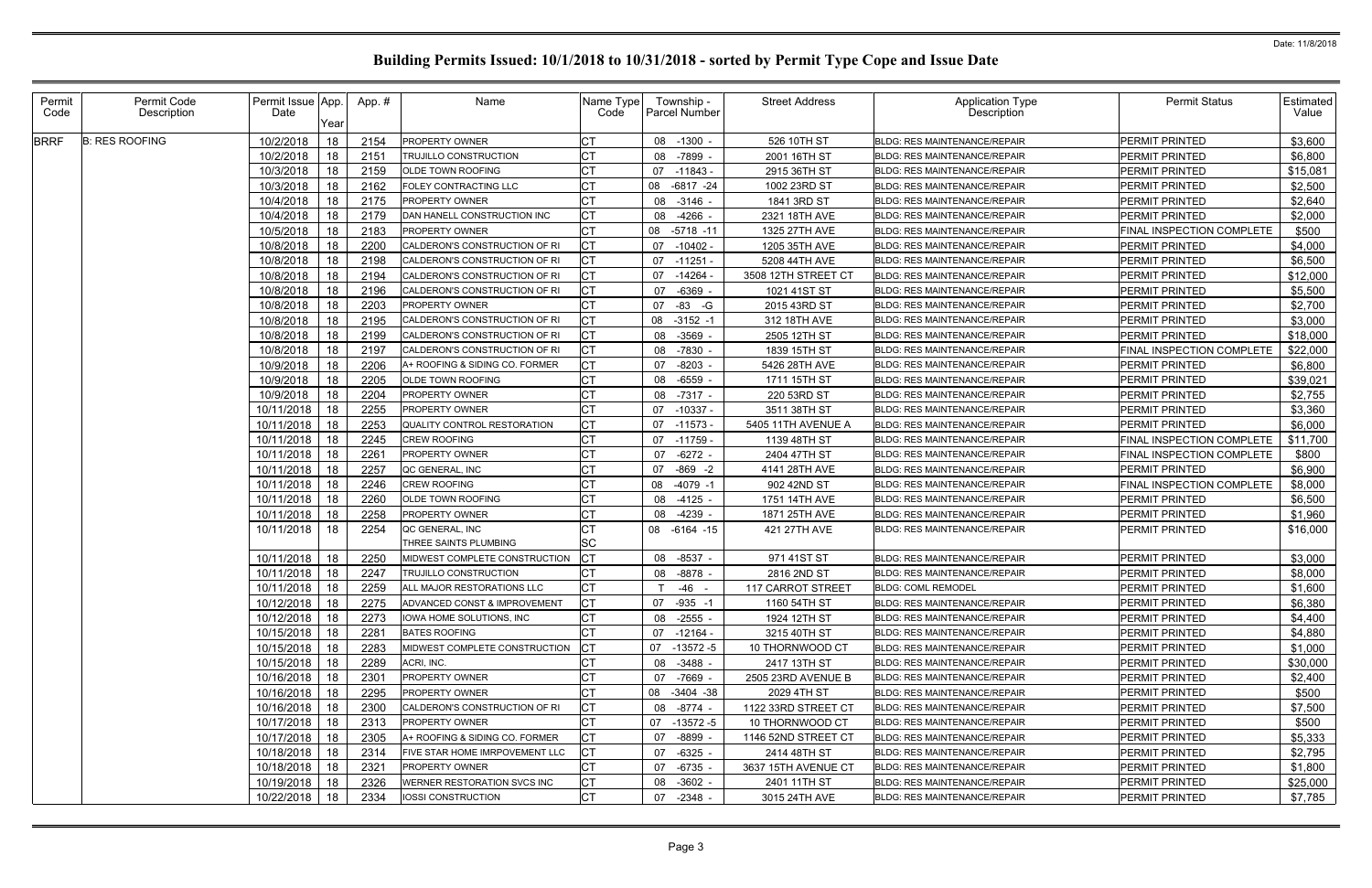| Permit<br>Code | Permit Code<br>Description | Permit Issue App.<br>Date | Year | App.# | Name                           | Name Type<br>Code | Township -<br>Parcel Number | <b>Street Address</b> | <b>Application Type</b><br>Description                 | <b>Permit Status</b>      | <b>Estimated</b><br>Value |
|----------------|----------------------------|---------------------------|------|-------|--------------------------------|-------------------|-----------------------------|-----------------------|--------------------------------------------------------|---------------------------|---------------------------|
| <b>BRRF</b>    | <b>B: RES ROOFING</b>      | 10/22/2018                | 18   | 2337  | 3 B'S CONSTRUCTION & HOME IMPR |                   | 07 -8723                    | 3209 46TH ST          | <b>BLDG: RES MAINTENANCE/REPAIR</b>                    | PERMIT PRINTED            | \$6,900                   |
|                |                            | 10/22/2018                | 18   | 2338  | 3 B'S CONSTRUCTION & HOME IMPR | СT                | 08 -3709                    | 826 28TH ST           | <b>BLDG: RES MAINTENANCE/REPAIR</b>                    | PERMIT PRINTED            | \$4,950                   |
|                |                            | 10/22/2018                | 18   | 2336  | 3 B'S CONSTRUCTION & HOME IMPR |                   | 08 -6980 -4                 | 2624 18TH STREET A    | <b>BLDG: RES MAINTENANCE/REPAIR</b>                    | PERMIT PRINTED            | \$4,800                   |
|                |                            | 10/24/2018                | 18   | 2362  | OLDE TOWN ROOFING              |                   | 08 -7147 -                  | 850 18TH AVENUE A     | <b>BLDG: RES MAINTENANCE/REPAIR</b>                    | PERMIT PRINTED            | \$13,444                  |
|                |                            | 10/24/2018                | 18   | 2360  | REUTHER CONSTRUCTION           |                   | 08 -7898                    | 1540 20TH AVE         | <b>BLDG: RES MAINTENANCE/REPAIR</b>                    | PERMIT PRINTED            | \$1,860                   |
|                |                            | 10/25/2018                | 18   | 2371  | <b>FOLEY CONTRACTING LLC</b>   |                   | $-10594$<br>07              | 4820 47TH AVE         | <b>BLDG: RES MAINTENANCE/REPAIR</b>                    | PERMIT PRINTED            | \$5,800                   |
|                |                            | 10/25/2018                | 18   | 2372  | <b>OLDE TOWN ROOFING</b>       |                   | $-14523$<br>07              | 1912 GLENWOOD DR      | <b>BLDG: RES MAINTENANCE/REPAIR</b>                    | PERMIT PRINTED            | \$18,497                  |
|                |                            | 10/25/2018                | 18   | 2378  | JANSEN ROOFING & REPAIR        |                   | 08 -6387 -                  | 759 25TH ST           | <b>BLDG: RES MAINTENANCE/REPAIR</b>                    | PERMIT PRINTED            | \$6,500                   |
|                |                            | 10/25/2018                | 18   | 2365  | FIVE STAR HOME IMRPOVEMENT LLC |                   | 08 -9187                    | 1154 33RD STREET CT   | <b>BLDG: RES MAINTENANCE/REPAIR</b>                    | PERMIT PRINTED            | \$4,085                   |
|                |                            | 10/26/2018                | 18   | 2385  | CALDERON'S CONSTRUCTION OF RI  |                   | 08 -1803                    | 5210 8TH AVE          | <b>BLDG: RES MAINTENANCE/REPAIR</b>                    | PERMIT PRINTED            | \$3,500                   |
|                |                            | 10/26/2018                | 18   | 2381  | QC ROOF DRS INC.               |                   | -6423<br>08                 | 728 16TH AVE          | <b>BLDG: RES MAINTENANCE/REPAIR</b>                    | PERMIT PRINTED            | \$7,400                   |
|                |                            | 10/26/2018                | 18   | 2382  | QC GENERAL. INC                |                   | -6967<br>08                 | 2602 16TH ST          | <b>BLDG: RES MAINTENANCE/REPAIR</b>                    | PERMIT PRINTED            | \$4,500                   |
|                |                            | 10/26/2018                | 18   | 2383  | CALDERON'S CONSTRUCTION OF RI  |                   | 08 -7029                    | 5012 5TH AVE          | <b>BLDG: RES MAINTENANCE/REPAIR</b>                    | PERMIT PRINTED            | \$5,336                   |
|                |                            | 10/26/2018 18             |      | 2387  | MIDWEST COMPLETE CONSTRUCTION  |                   | 08 -7806                    | 1811 15TH STREET PL   | <b>BLDG: RES MAINTENANCE/REPAIR</b>                    | PERMIT PRINTED            | \$2,000                   |
|                |                            | 10/26/2018                | 18   | 2384  | CALDERON'S CONSTRUCTION OF RI  | СT                | $-8482$<br>08               | 908 39TH STREET CT    | <b>BLDG: RES MAINTENANCE/REPAIR</b>                    | PERMIT PRINTED            | \$3,648                   |
|                |                            | 10/30/2018                | 18   | 2416  | <b>BATES ROOFING</b>           |                   | $-13608 - 5$<br>07          | 3746 53RD ST          | <b>BLDG: RES MAINTENANCE/REPAIR</b>                    | <b>PERMIT PRINTED</b>     | \$18,200                  |
|                |                            | 10/30/2018                | 18   | 2417  | A & J CONSTRUCTION             |                   | -9516 -<br>07               | 3423 49TH ST          | <b>BLDG: RES MAINTENANCE/REPAIR</b>                    | <b>PERMIT PRINTED</b>     | \$20,000                  |
|                |                            | 10/30/2018                | 18   | 2408  | PROPERTY OWNER                 |                   | 08 -843 -1                  | 162 RAILROAD AVE      | <b>BLDG: RES MAINTENANCE/REPAIR</b>                    | PERMIT PRINTED            | \$3,080                   |
|                |                            | 10/31/2018                | 18   | 2434  | ALL MAJOR RESTORATIONS LLC     |                   | 07 -1309                    | 2380 32ND ST          | <b>BLDG: RES MAINTENANCE/REPAIR</b>                    | PERMIT PRINTED            | \$7,700                   |
|                |                            | 10/31/2018                | 18   | 2429  | ALL MAJOR RESTORATIONS LLC     | <b>CT</b>         | 07 -13970                   | 3717 37TH AVE         | <b>BLDG: RES MAINTENANCE/REPAIR</b>                    | PERMIT PRINTED            | \$30,000                  |
|                |                            | 10/31/2018                | 18   | 2435  | ALL MAJOR RESTORATIONS LLC     |                   | -1885<br>07                 |                       | 2928 AVENUE OF THE CITIES BLDG: RES MAINTENANCE/REPAIR | <b>PERMIT PRINTED</b>     | \$12,000                  |
|                |                            | 10/31/2018                | 18   | 2431  | ALL MAJOR RESTORATIONS LLC     | <b>CT</b>         | 08 -3654                    | 1213 17TH ST          | <b>BLDG: RES MAINTENANCE/REPAIR</b>                    | <b>PERMIT PRINTED</b>     | \$8,800                   |
|                |                            | 10/31/2018                | 18   | 2428  | ALL MAJOR RESTORATIONS LLC     |                   | -4000<br>08                 | 414 43RD ST           | <b>BLDG: RES MAINTENANCE/REPAIR</b>                    | PERMIT PRINTED            | \$17,000                  |
|                |                            | 10/31/2018                | 18   | 2430  | ALL MAJOR RESTORATIONS LLC     | <b>CT</b>         | -4663<br>08                 | 4936 5TH AVE          | <b>BLDG: RES MAINTENANCE/REPAIR</b>                    | PERMIT PRINTED            | \$8,800                   |
|                |                            | 10/31/2018                | 18   | 2424  | <b>OLDE TOWN ROOFING</b>       |                   | -4693<br>08                 | 2604 12TH AVE         | <b>BLDG: RES MAINTENANCE/REPAIR</b>                    | PERMIT PRINTED            | \$5,005                   |
|                |                            | 10/31/2018                | 18   | 2420  | QC ROOF DRS INC.               | <b>CT</b>         | 08 -8089                    | 2731 12TH AVE         | BLDG: RES MAINTENANCE/REPAIR                           | <b>PERMIT PRINTED</b>     | \$22,000                  |
|                |                            | permit count:             |      | 76    |                                |                   |                             |                       | <b>Permit code valuation:</b>                          |                           | \$612,830                 |
| <b>BRSD</b>    | <b>B: RES SIDING</b>       | 10/4/2018                 | 18   | 2180  | DAN HANELL CONSTRUCTION INC    | <b>ICT</b>        | 07 -12745 -                 | 1711 55TH STREET PL   | <b>BLDG: RES MAINTENANCE/REPAIR</b>                    | PERMIT PRINTED            | \$3,980                   |
|                |                            | 10/4/2018                 | 18   | 2176  | PROPERTY OWNER                 |                   | 08 -3146 -                  | 1841 3RD ST           | <b>BLDG: RES MAINTENANCE/REPAIR</b>                    | PERMIT PRINTED            | \$3,150                   |
|                |                            | 10/8/2018 18              |      | 2199  | CALDERON'S CONSTRUCTION OF RI  | CT                | 08 -3569 -                  | 2505 12TH ST          | BLDG: RES MAINTENANCE/REPAIR                           | PERMIT PRINTED            | \$18,000                  |
|                |                            | 10/8/2018                 | 18   | 2197  | CALDERON'S CONSTRUCTION OF RI  |                   | 08 -7830 -                  | 1839 15TH ST          | <b>BLDG: RES MAINTENANCE/REPAIR</b>                    | FINAL INSPECTION COMPLETE | \$22,000                  |
|                |                            | 10/11/2018   18           |      | 2256  | QC GENERAL, INC                |                   | 07 -14438 -                 | 1826 27TH AVENUE PL   | <b>BLDG: RES MAINTENANCE/REPAIR</b>                    | <b>PERMIT PRINTED</b>     | \$9,800                   |
|                |                            | 10/11/2018                | 18   | 2264  | FINAL RESTORATION INC          |                   | 08 -2050 -                  | 1715 16TH ST          | <b>BLDG: RES MAINTENANCE/REPAIR</b>                    | PERMIT PRINTED            | \$12,000                  |
|                |                            | 10/12/2018 18             |      | 2276  | ADVANCED CONST & IMPROVEMENT   |                   | 07 -10717 -                 | 3413 52ND ST          | <b>BLDG: RES MAINTENANCE/REPAIR</b>                    | PERMIT PRINTED            | \$5,400                   |
|                |                            | 10/17/2018                | 18   | 2312  | FANTH-CURRY HOME IMPRV CO      | <b>CT</b>         | 08 -4932 -                  | 1411 11TH ST          | <b>BLDG: RES MAINTENANCE/REPAIR</b>                    | PERMIT PRINTED            | \$10,961                  |
|                |                            | 10/17/2018   18           |      | 2309  | DAN HANELL CONSTRUCTION INC    |                   | 08 -8688 -                  | 907 32ND AVENUE CT    | <b>BLDG: RES MAINTENANCE/REPAIR</b>                    | PERMIT PRINTED            | \$6,350                   |
|                |                            | 10/18/2018                | 18   | 2320  | PROPERTY OWNER                 |                   | 08 -2714 -                  | 433 52ND ST           | <b>BLDG: RES MAINTENANCE/REPAIR</b>                    | <b>PERMIT PRINTED</b>     | \$3,500                   |
|                |                            | 10/23/2018   18           |      | 2350  | PROPERTY OWNER                 |                   | 08 -3298 -                  | 1931 24TH ST          | BLDG: RES MAINTENANCE/REPAIR                           | PERMIT PRINTED            | \$1,266                   |
|                |                            | 10/24/2018                | 18   | 2362  | OLDE TOWN ROOFING              |                   | 08 -7147 -                  | 850 18TH AVENUE A     | <b>BLDG: RES MAINTENANCE/REPAIR</b>                    | PERMIT PRINTED            | \$13,444                  |
|                |                            | 10/24/2018                | 18   | 2361  | WINDOW WORLD OF DAVENPORT      |                   | 08 -8442 -                  | 1652 30TH AVE         | <b>BLDG: RES MAINTENANCE/REPAIR</b>                    | PERMIT PRINTED            | \$8,600                   |
|                |                            | 10/26/2018                | 18   | 2388  | MIDWEST COMPLETE CONSTRUCTION  |                   | 07 -12082 -                 | 3402 56TH STREET PL   | <b>BLDG: RES MAINTENANCE/REPAIR</b>                    | PERMIT PRINTED            | \$7,400                   |
|                |                            | 10/29/2018                | 18   | 2404  | BEST IMPROVEMENT COMPANY, INC  |                   | 08 -1852 -                  | 1620 20TH AVE         | BLDG: RES MAINTENANCE/REPAIR                           | PERMIT PRINTED            | \$9,790                   |
|                |                            | 10/30/2018   18           |      | 2407  | GREEN VALLEY CONSTRUCTION INC. |                   | 07 -11881 -                 | 3419 52ND STREET CT   | <b>BLDG: RES MAINTENANCE/REPAIR</b>                    | PERMIT PRINTED            | \$7,200                   |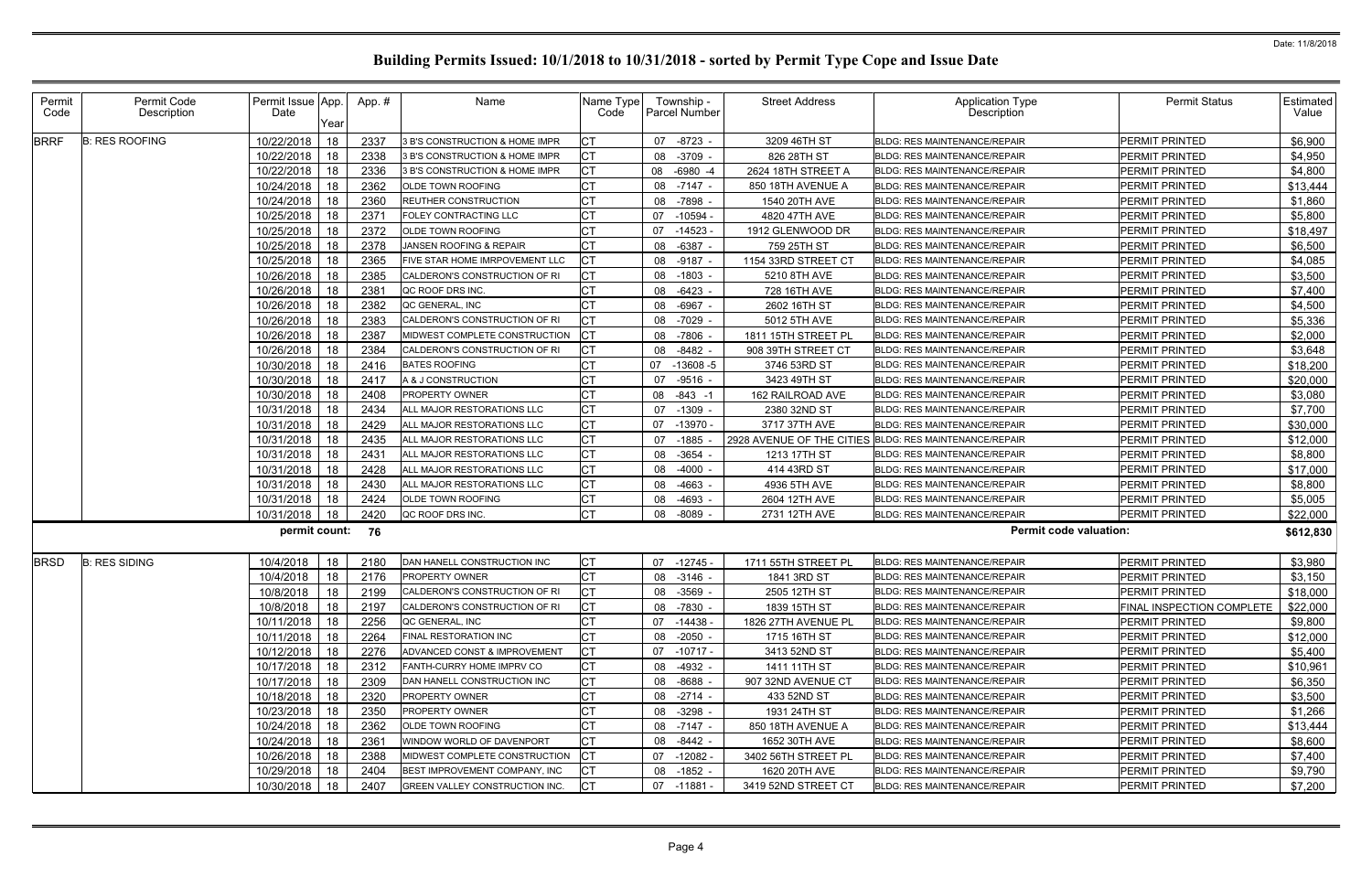| Permit<br>Code | Permit Code<br>Description        | Permit Issue App.<br>Date | Year | App.#                   | Name                                                                                                                                                                                      | Name Type<br>Code                                                          | Township -<br>Parcel Number | <b>Street Address</b>                          | <b>Application Type</b><br>Description       | <b>Permit Status</b>      | Estimated<br>Value |
|----------------|-----------------------------------|---------------------------|------|-------------------------|-------------------------------------------------------------------------------------------------------------------------------------------------------------------------------------------|----------------------------------------------------------------------------|-----------------------------|------------------------------------------------|----------------------------------------------|---------------------------|--------------------|
|                |                                   | permit count:             |      | 16                      |                                                                                                                                                                                           |                                                                            |                             |                                                | <b>Permit code valuation:</b>                |                           | \$142,841          |
| <b>BSFA</b>    | <b>B: RES TOWNHOUSE</b>           | 10/4/2018                 | 18   | 1744                    | <b>BIG DOG CONSTRUCTION CO INC</b>                                                                                                                                                        | <b>CT</b>                                                                  | 08 -5762 -A                 | 1300 6TH AVE                                   | BLDG:RES/EXSTG, MULTI-FAMILY BUILD-OUT       | PERMIT PRINTED            | <b>*########</b>   |
|                |                                   | permit count:             |      | - 1                     |                                                                                                                                                                                           |                                                                            |                             |                                                | <b>Permit code valuation:</b>                |                           | \$3,637,350        |
| <b>BSFH</b>    | <b>B: RES SINGLE FAMILY</b>       | 10/5/2018                 | 18   | 2148                    | <b>HAZELWOOD HOMES INC</b><br><b>DEMARLIE MAINTENANCE</b>                                                                                                                                 | СT<br><b>SC</b>                                                            | 07 -14432 -                 | 1829 27TH AVENUE PL                            | BLDG:RES/NEW, SINGLE FAMILY ATTD (TOWNHOUSE) | PERMIT PRINTED            | \$286,500          |
|                |                                   | 10/8/2018                 | 18   | 2149                    | <b>BM BAGBY INC</b><br><b>HANSSEN ELECTRIC</b>                                                                                                                                            | <b>CT</b><br><b>SC</b>                                                     | $07 - 14773$                | 3431 72ND STREET CT                            | BLDG:RES/NEW, SINGLE FAMILY ATTD (TOWNHOUSE) | PERMIT PRINTED            | \$285,000          |
|                |                                   | permit count:             |      | $\overline{\mathbf{2}}$ |                                                                                                                                                                                           |                                                                            |                             |                                                | <b>Permit code valuation:</b>                |                           | \$571,500          |
| <b>BSMT</b>    | <b>B: RES BASEMENT WATERPROOF</b> | 10/16/2018                | 18   | 2292                    | ABSOLUTELY DRY BASEMENT WATERP CT                                                                                                                                                         |                                                                            | 08 -6526 -                  | 2311 18TH AVENUE A                             | <b>BLDG: RES MAINTENANCE/REPAIR</b>          | PERMIT PRINTED            | \$12,600           |
|                |                                   | 10/25/2018                | 18   | 2380                    | MIDWEST RECONSTRUCTION CO                                                                                                                                                                 | <b>CT</b>                                                                  | $-5819 -$<br>07             | 4502 21ST AVE                                  | <b>BLDG: RES MAINTENANCE/REPAIR</b>          | PERMIT PRINTED            | \$8,129            |
|                |                                   | 10/25/2018                | 18   | 2379                    | MIDWEST RECONSTRUCTION CO                                                                                                                                                                 | <b>CT</b>                                                                  | 07 -9007 -                  | 3706 19TH AVE                                  | <b>BLDG: RES MAINTENANCE/REPAIR</b>          | PERMIT PRINTED            | \$8,540            |
|                |                                   | permit count:             |      | $\mathbf{3}$            |                                                                                                                                                                                           |                                                                            |                             |                                                | <b>Permit code valuation:</b>                |                           | \$29,269           |
| <b>BSPK</b>    | <b>B: COML SPRINKLER SYSTEM</b>   | 10/16/2018                | 18   | 2303                    | CONTINENTAL FIRE SPRINKLER CO                                                                                                                                                             | <b>CT</b>                                                                  | 08 -531 -                   | 2500 RIVER DR                                  | <b>BLDG: SPRINKLER SYSTEM</b>                | PERMIT PRINTED            | \$161,665          |
|                |                                   | 10/26/2018                | 18   | 2386                    | MIDWEST AUTO FIRE SPRINKLER                                                                                                                                                               | <b>CT</b>                                                                  | 12 -1678 -                  | 2721 69TH AVENUE CT                            | <b>BLDG: SPRINKLER SYSTEM</b>                | PERMIT PRINTED            | \$3,410            |
|                |                                   | permit count:             |      | $\overline{\mathbf{2}}$ |                                                                                                                                                                                           |                                                                            |                             |                                                | <b>Permit code valuation:</b>                |                           | \$165,075          |
| <b>BTF</b>     | <b>B: COML INTERIOR FINISH</b>    | 10/30/2018                | 18   | 1736                    | J.E. FOSTER BUILDING COMPANY<br>CRAWFORD HEATING & COOLING<br><b>CRAWFORD COMPANY</b><br><b>BLONDELL PLUMBING SERVICES</b><br>ART-O-LITE ELECTRIC CO<br><b>BLONDELL PLUMBING SERVICES</b> | <b>CT</b><br><b>SC</b><br><b>SC</b><br><b>SC</b><br><b>SC</b><br><b>SC</b> | $-14935-1$<br>07            | 4031 AVENUE OF THE CITIES BLDG: MISC STRUCTURE |                                              | PERMIT PRINTED            | \$731,561          |
|                |                                   | permit count:             |      | - 1                     |                                                                                                                                                                                           |                                                                            |                             |                                                | <b>Permit code valuation:</b>                |                           | \$731,561          |
| DRN1           | <b>ENG: CLASS 1 DRAINAGE</b>      | 10/1/2018                 | 18   | 2134                    | KLARKOWSKI CONSTRUCTION                                                                                                                                                                   | <b>CT</b>                                                                  | $-1613 -$<br>07             | 1721 31ST STREET A                             | <b>ENG: DRAINAGE PERMIT</b>                  | FINAL INSPECTION COMPLETE | \$0                |
|                |                                   | 10/2/2018                 | 18   | 1627                    | BUSH CONSTRUCTION COMPANY INC.<br><b>CRAWFORD COMPANY</b><br><b>PETERSEN PLUMBING AND HEATING</b>                                                                                         | <b>CT</b><br><b>SC</b><br><b>SC</b>                                        | 08 -8943 -                  | 2120 7TH ST                                    | BLDG:MISC/STRUCTURES OTHER THAN BLDGS        | PERMIT PRINTED            | \$740,400          |
|                |                                   | 10/3/2018                 | 18   | 2169                    | KNOEBEL CONSTRUCTION INC<br>DAVENPORT ELECTRIC CONTRACT CO SC                                                                                                                             | <b>CT</b>                                                                  | 07 -14532 -                 | 3900 44TH AVENUE DR                            | BLDG: COML MAINTENANCE/REPAIR                | PERMIT PRINTED            | \$572,200          |
|                |                                   | 10/5/2018                 | 18   | 2148                    | <b>HAZELWOOD HOMES INC</b><br>DEMARLIE MAINTENANCE                                                                                                                                        | <b>CT</b><br><b>SC</b>                                                     | 07 -14432 -                 | 1829 27TH AVENUE PL                            | BLDG:RES/NEW, SINGLE FAMILY ATTD (TOWNHOUSE) | PERMIT PRINTED            | \$286,500          |
|                |                                   | 10/5/2018                 | 18   | 2182                    | CONCRETE & FOUNDATIONS                                                                                                                                                                    | <b>CT</b>                                                                  | 07 -7902 -                  | 3216 15TH AVE                                  | <b>BLDG: RES DRIVEWAY</b>                    | PERMIT PRINTED            | \$0                |
|                |                                   | 10/8/2018                 | 18   | 2149                    | <b>BM BAGBY INC</b><br><b>HANSSEN ELECTRIC</b>                                                                                                                                            | <b>CT</b><br><b>SC</b>                                                     | 07 -14773 -                 | 3431 72ND STREET CT                            | BLDG:RES/NEW, SINGLE FAMILY ATTD (TOWNHOUSE) | PERMIT PRINTED            | \$285,000          |
|                |                                   | 10/11/2018                | 18   | 2248                    | KLARKOWSKI CONSTRUCTION                                                                                                                                                                   | <b>CT</b>                                                                  | 08 -3767 -                  | 1032 27TH ST                                   | <b>ENG: DRAINAGE PERMIT</b>                  | PERMIT PRINTED            | \$0                |
|                |                                   | 10/16/2018                | 18   | 2291                    | CROSS CONCRETE CONSTRUCTION                                                                                                                                                               | СT                                                                         | 07 -12184 -                 | 1105 34TH STREET CT                            | <b>BLDG: RES DRIVEWAY</b>                    | PERMIT PRINTED            | \$0                |
|                |                                   | 10/17/2018                | 18   | 2287                    | MCDERMOTT CONSTRUCTION<br><b>WIRTH INC</b><br><b>WIRTH</b><br><b>BLACKHAWK ELECTRIC ENTERPRISES</b>                                                                                       | <b>CT</b><br><b>SC</b><br><b>SC</b><br><b>SC</b>                           | 07 -14946 -                 | 4701 41ST ST                                   | BLDG:COML/NEW, OFFICES/BANKS/PROFESSIONAL    | PERMIT PRINTED            | \$250,000          |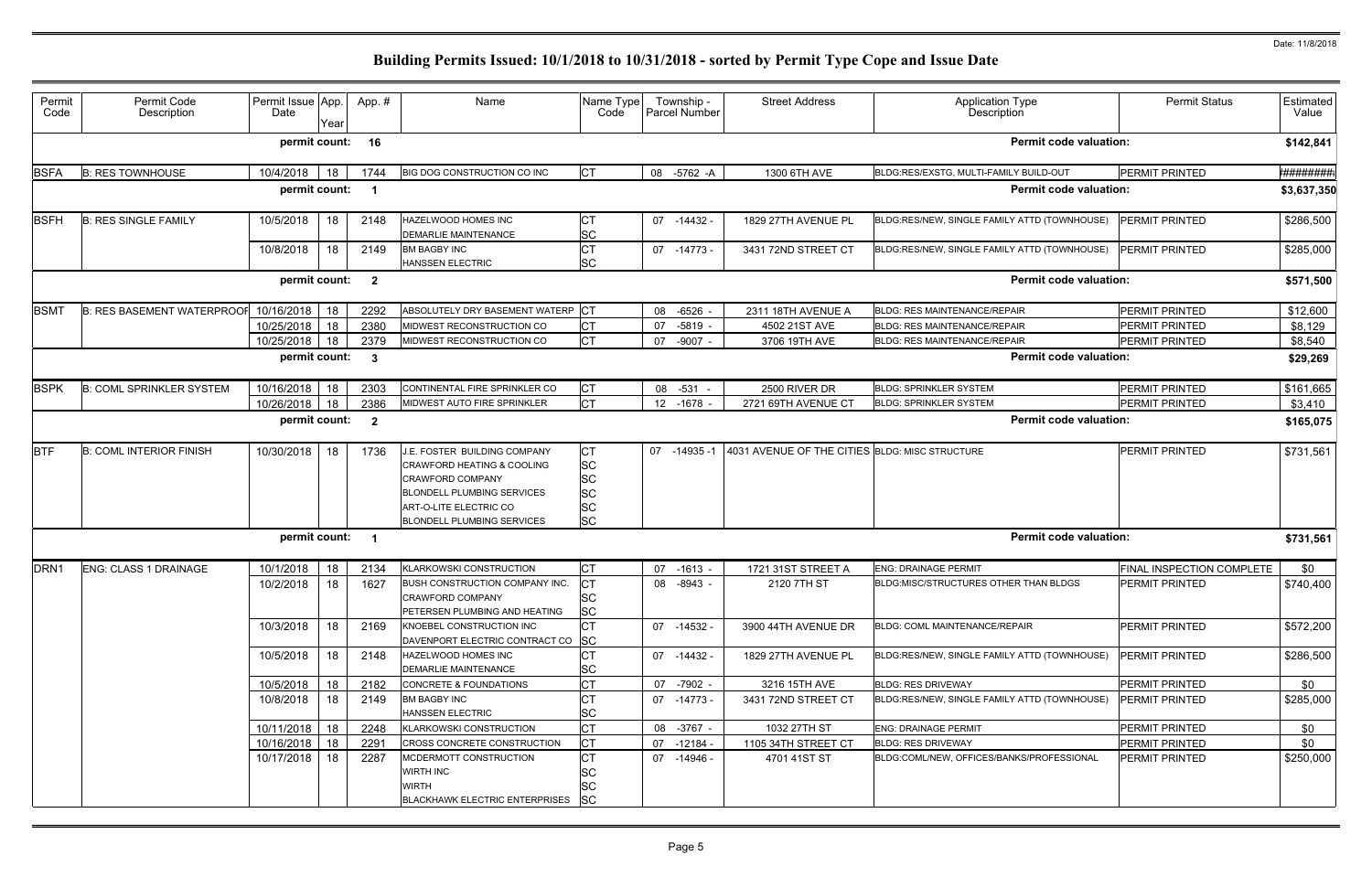| Permit<br>Code   | Permit Code<br>Description   | Permit Issue App.<br>Date | Year | App. #       | Name                                                                                             | Name Type<br>Code                   |    | Township -<br>Parcel Number | <b>Street Address</b> | <b>Application Type</b><br>Description   | <b>Permit Status</b>      | Estimated<br>Value |
|------------------|------------------------------|---------------------------|------|--------------|--------------------------------------------------------------------------------------------------|-------------------------------------|----|-----------------------------|-----------------------|------------------------------------------|---------------------------|--------------------|
| DRN <sub>1</sub> | <b>ENG: CLASS 1 DRAINAGE</b> | 10/25/2018                | 18   | 2373         | K.J.D CONCRETE                                                                                   | <b>CT</b>                           |    | 08 -2714 -                  | 433 52ND ST           | <b>ENG: DRAINAGE PERMIT</b>              | PERMIT PRINTED            | \$0                |
|                  |                              | 10/29/2018                | 18   | 2389         | QUALITY CONCRETE SERVICES                                                                        | <b>CT</b>                           | 07 | $-13184 - 25$               | 5807 36TH AVENUE CT   | <b>BLDG: RES DRIVEWAY &amp; SIDEWALK</b> | PERMIT PRINTED            | \$0                |
|                  |                              | 10/31/2018                | 18   | 2426         | <b>KLARKOWSKI CONSTRUCTION</b>                                                                   | <b>CT</b>                           | 08 | $-6164 - 6$                 | 535 27TH AVE          | <b>ENG: DRAINAGE PERMIT</b>              | PERMIT PRINTED            | \$0                |
|                  |                              | permit count:             |      | 12           |                                                                                                  |                                     |    |                             |                       | <b>Permit code valuation:</b>            |                           | \$2,134,100        |
| EC               | E: COML ELECTRICAL           | 10/10/2018                | 18   | 2129         | PROPERTY OWNER<br><b>SHAW ELECTRIC INC</b><br>KALE HEATING & AC<br>PETERSEN PLUMBING AND HEATING | <b>SC</b><br><b>SC</b><br><b>SC</b> |    | 08 -5522                    | 1405 5TH AVE          | <b>BLDG: RES REMODEL</b>                 | <b>PERMIT PRINTED</b>     | \$95,000           |
|                  |                              | 10/10/2018                | 18   | 2236         | SHAW ELECTRIC INC<br>SCHEBLER COMPANY                                                            | Iст<br><b>SC</b>                    |    | $-5757 -$                   | 1334 6TH AVE          | ELEC: RESIDENTIAL, NEW                   | PERMIT PRINTED            | \$0                |
|                  |                              | 10/11/2018                | 18   | 2249         | PIKUZA ELECTRIC INC                                                                              | <b>CT</b>                           |    | 08 -1283 -                  | 1522 15TH ST          | ELEC: WIRING, MISC                       | FINAL INSPECTION COMPLETE | \$0                |
|                  |                              | 10/22/2018                | 18   | 2202         | PKS CONSTRUCTION INC<br>VA SERVICES INC<br><b>CUSTOM ELECTRIC</b>                                | Iст<br><b>SC</b><br><b>SC</b>       |    | 08 -1769 -                  | 1191 19TH ST          | <b>BLDG: COML REMODEL</b>                | PERMIT PRINTED            | \$408,100          |
|                  |                              | permit count:             |      | -4           |                                                                                                  |                                     |    |                             |                       | <b>Permit code valuation:</b>            |                           | \$503,100          |
| <b>ENA</b>       | <b>B: RES SIDEWALK</b>       | 10/29/2018                | 18   | 2389         | <b>QUALITY CONCRETE SERVICES</b>                                                                 | <b>CT</b>                           | 07 | -13184 -25                  | 5807 36TH AVENUE CT   | <b>BLDG: RES DRIVEWAY &amp; SIDEWALK</b> | PERMIT PRINTED            | \$0                |
|                  |                              | permit count:             |      | - 1          |                                                                                                  |                                     |    |                             |                       | <b>Permit code valuation:</b>            |                           | \$0                |
| <b>ENB</b>       | <b>B: RES DRIVEWAY</b>       | 10/5/2018                 | 18   | 2182         | CONCRETE & FOUNDATIONS                                                                           | <b>CT</b>                           |    | 07 -7902 -                  | 3216 15TH AVE         | <b>BLDG: RES DRIVEWAY</b>                | PERMIT PRINTED            | \$0                |
|                  |                              | 10/16/2018                | 18   | 2291         | CROSS CONCRETE CONSTRUCTION                                                                      | <b>CT</b>                           | 07 | $-12184$                    | 1105 34TH STREET CT   | <b>BLDG: RES DRIVEWAY</b>                | PERMIT PRINTED            | \$0                |
|                  |                              | 10/29/2018                | 18   | 2389         | QUALITY CONCRETE SERVICES                                                                        | <b>CT</b>                           | 07 | -13184 -25                  | 5807 36TH AVENUE CT   | BLDG: RES DRIVEWAY & SIDEWALK            | PERMIT PRINTED            | \$0                |
|                  |                              | permit count:             |      | $\mathbf{3}$ |                                                                                                  |                                     |    |                             |                       | <b>Permit code valuation:</b>            |                           | \$0                |
| <b>END</b>       | <b>B: COML DRIVEWAY</b>      | 10/24/2018                | 18   | 2357         | REITZ CONSTRUCTION INC<br>REITZ CONSTRUCTION INC                                                 | <b>CT</b><br><b>CT</b>              |    | 07 -11815 -                 | 1610 39TH AVE         | <b>BLDG: COML DRIVEWAY</b>               | PERMIT PRINTED            | \$0                |
|                  |                              | permit count:             |      | - 1          |                                                                                                  |                                     |    |                             |                       | <b>Permit code valuation:</b>            |                           | \$0                |
| ER               | E: RES ELECTRICAL            | 10/1/2018                 | 18   | 2131         | ART-O-LITE ELECTRIC CO                                                                           | <b>CT</b>                           |    | 07 -1807 -                  | 1615 34TH ST          | ELEC: SERVICE                            | FINAL INSPECTION COMPLETE | \$0                |
|                  |                              | 10/2/2018                 | 18   | 731          | HABITAT FOR HUMANITY-QC<br>RIVER BEND PLUMBING SERVICES L                                        | <b>CT</b><br><b>SC</b>              |    | 08 -2804 -                  | 201 5TH AVE           | BLDG:RES/NEW, SINGLE FAMILY DETACHED     | <b>PERMIT PRINTED</b>     | \$88,700           |
|                  |                              | 10/2/2018                 | 18   | 2156         | TRINITY ELECTRIC                                                                                 | <b>CT</b>                           |    | 08 -2967 -                  | 2340 5TH AVE          | ELEC: SERVICE                            | PERMIT PRINTED            | \$0                |
|                  |                              | 10/8/2018                 | 18   | 2008         | WHITE OAK BUILDING & REMODEL<br>TRI-CITY ELECTRIC COMPANY                                        | IСТ<br><b>SC</b>                    |    | 07 -13572 -5                | 10 THORNWOOD CT       | <b>BLDG: RES MAINTENANCE/REPAIR</b>      | PERMIT PRINTED            | \$28,500           |
|                  |                              | 10/10/2018                | 18   | 2233         | SHAW ELECTRIC INC<br><b>SCHEBLER COMPANY</b>                                                     | <b>CT</b><br><b>SC</b>              |    | 08 -5757 -                  | 1328 6TH AVE          | ELEC: RESIDENTIAL, NEW                   | PERMIT PRINTED            | \$0                |
|                  |                              | 10/10/2018                | 18   | 2235         | SHAW ELECTRIC INC<br><b>SCHEBLER COMPANY</b>                                                     | <b>CT</b><br><b>SC</b>              |    | 08 -5757 -                  | 1330 6TH AVE          | ELEC: RESIDENTIAL, NEW                   | PERMIT PRINTED            | \$0                |
|                  |                              | 10/10/2018                | 18   | 2228         | SHAW ELECTRIC INC<br>SCHEBLER COMPANY                                                            | <b>CT</b><br><b>SC</b>              |    | 08 -5760 -                  | 1318 6TH AVE          | ELEC: RESIDENTIAL, NEW                   | PERMIT PRINTED            | \$0                |
|                  |                              | 10/10/2018                | 18   | 2229         | SHAW ELECTRIC INC<br><b>SCHEBLER COMPANY</b>                                                     | <b>CT</b><br><b>SC</b>              |    | 08 -5760 -                  | 1320 6TH AVE          | ELEC: RESIDENTIAL, NEW                   | PERMIT PRINTED            | \$0                |
|                  |                              | 10/10/2018                | 18   | 2234         | SHAW ELECTRIC INC<br><b>SCHEBLER COMPANY</b>                                                     | <b>CT</b><br><b>SC</b>              |    | 08 -5760 -                  | 1322 6TH AVE          | ELEC: RESIDENTIAL, NEW                   | PERMIT PRINTED            | \$0                |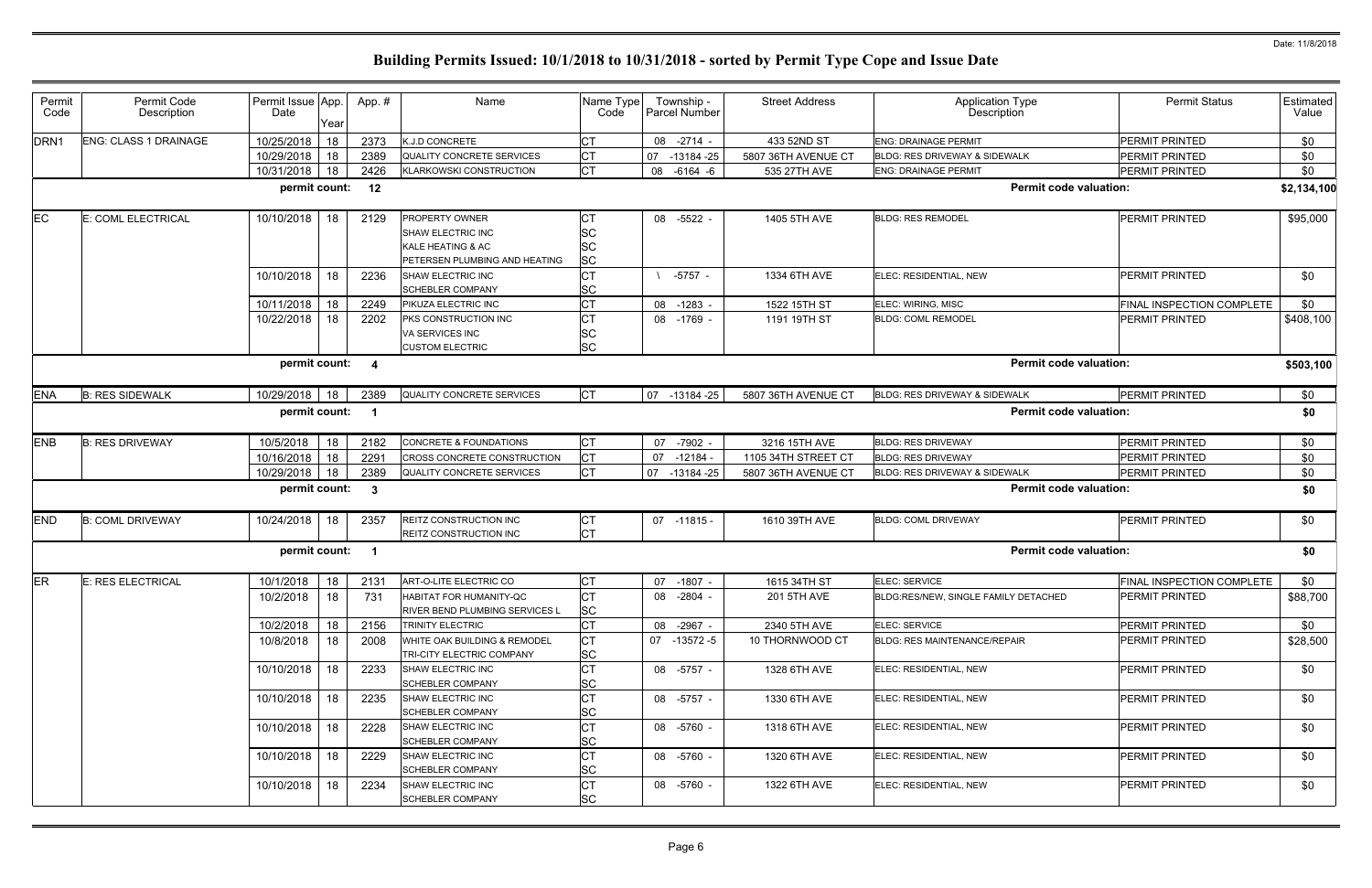| Permit<br>Code | Permit Code<br>Description | Permit Issue App.<br>Date | Year | App.# | Name                                                                                         | Name Type<br>Code                         |    | Township -<br><b>Parcel Number</b> | <b>Street Address</b> | <b>Application Type</b><br>Description    | <b>Permit Status</b>             | <b>Estimated</b><br>Value |
|----------------|----------------------------|---------------------------|------|-------|----------------------------------------------------------------------------------------------|-------------------------------------------|----|------------------------------------|-----------------------|-------------------------------------------|----------------------------------|---------------------------|
| ER             | <b>E: RES ELECTRICAL</b>   | 10/10/2018                | 18   | 2231  | <b>SHAW ELECTRIC INC</b><br><b>SCHEBLER COMPANY</b>                                          | IC1<br><b>SC</b>                          |    | 08 -5760 -                         | 1324 6TH AVE          | ELEC: RESIDENTIAL, NEW                    | PERMIT PRINTED                   | \$0                       |
|                |                            | 10/10/2018                | 18   | 2232  | SHAW ELECTRIC INC<br><b>SCHEBLER COMPANY</b>                                                 | Iст<br><b>SC</b>                          |    | 08 -5760 -                         | 1326 6TH AVE          | ELEC: RESIDENTIAL, NEW                    | PERMIT PRINTED                   | \$0                       |
|                |                            | 10/10/2018                | 18   | 2222  | SHAW ELECTRIC INC<br><b>SCHEBLER COMPANY</b>                                                 | <b>CT</b><br><b>SC</b>                    |    | 08 -5761 -                         | 1308 6TH AVE          | ELEC: RESIDENTIAL, NEW                    | PERMIT PRINTED                   | \$0                       |
|                |                            | 10/10/2018                | 18   | 2223  | SHAW ELECTRIC INC<br><b>SCHEBLER COMPANY</b>                                                 | IСТ<br><b>SC</b>                          |    | 08 -5762 -                         | 1310 6TH AVE          | ELEC: RESIDENTIAL, NEW                    | <b>PERMIT PRINTED</b>            | \$0                       |
|                |                            | 10/10/2018                | 18   | 2224  | SHAW ELECTRIC INC<br><b>SCHEBLER COMPANY</b>                                                 | <b>CT</b><br><b>SC</b>                    |    | 08 -5762 -                         | 1312 6TH AVE          | ELEC: RESIDENTIAL, NEW                    | <b>PERMIT PRINTED</b>            | \$0                       |
|                |                            | 10/10/2018                | 18   | 2225  | SHAW ELECTRIC INC<br><b>SCHEBLER COMPANY</b>                                                 | <b>CT</b><br><b>SC</b>                    |    | 08 -5762 -                         | 1314 6TH AVE          | ELEC: RESIDENTIAL, NEW                    | PERMIT PRINTED                   | \$0                       |
|                |                            | 10/10/2018                | 18   | 2227  | <b>SHAW ELECTRIC INC</b>                                                                     | <b>CT</b>                                 |    | 08 -5762 -                         | 1316 6TH AVE          | ELEC: RESIDENTIAL, NEW                    | PERMIT PRINTED                   | \$0                       |
|                |                            | 10/10/2018                | 18   | 2216  | SHAW ELECTRIC INC<br><b>SCHEBLER COMPANY</b>                                                 | IC1<br><b>SC</b>                          |    | 08 -5762 -A                        | 1300 6TH AVE          | ELEC: RESIDENTIAL, NEW                    | PERMIT PRINTED                   | \$0                       |
|                |                            | 10/10/2018                | 18   | 2218  | SHAW ELECTRIC INC<br><b>SCHEBLER COMPANY</b>                                                 | <b>ICT</b><br><b>SC</b>                   |    | 08 -5762 -A                        | 1302 6TH AVE          | ELEC: RESIDENTIAL, NEW                    | <b>PERMIT PRINTED</b>            | \$0                       |
|                |                            | 10/10/2018                | 18   | 2220  | SHAW ELECTRIC INC<br><b>SCHEBLER COMPANY</b>                                                 | <b>CT</b><br><b>SC</b>                    |    | 08 -5762 -A                        | 1304 6TH AVE          | ELEC: RESIDENTIAL, NEW                    | PERMIT PRINTED                   | \$0                       |
|                |                            | 10/10/2018                | 18   | 2221  | SHAW ELECTRIC INC<br><b>SCHEBLER COMPANY</b>                                                 | IСТ<br><b>SC</b>                          |    | 08 -5762 -A                        | 1306 6TH AVE          | ELEC: RESIDENTIAL, NEW                    | <b>PERMIT PRINTED</b>            | \$0                       |
|                |                            | 10/10/2018                | 18   | 2230  | SHAW ELECTRIC INC                                                                            | <b>CT</b>                                 |    | $-5757 -$                          | 1332 6TH AVE          | ELEC: RESIDENTIAL, NEW                    | PERMIT PRINTED                   | \$0                       |
|                |                            | 10/10/2018                | 18   | 2240  | SHAW ELECTRIC INC<br><b>SCHEBLER COMPANY</b>                                                 | IСT<br><b>SC</b>                          |    | $-5757 -$                          | 1340 6TH AVE          | ELEC: RESIDENTIAL, NEW                    | PERMIT PRINTED                   | \$0                       |
|                |                            | 10/10/2018                | 18   | 2241  | SHAW ELECTRIC INC<br><b>SCHEBLER COMPANY</b>                                                 | <b>CT</b><br><b>SC</b>                    |    | $-5757 -$                          | 1342 6TH AVE          | ELEC: RESIDENTIAL, NEW                    | PERMIT PRINTED                   | \$0                       |
|                |                            | 10/11/2018                | 18   | 2262  | <b>RUSSELL CONSTRUCTION</b>                                                                  | <b>CT</b>                                 | 07 | $-12125 -$                         | 3840 25TH ST          | <b>ELEC: REPAIR</b>                       | FINAL INSPECTION COMPLETE        | \$0                       |
|                |                            | 10/11/2018                | 18   | 2060  | <b>ELITE ELECTRIC</b><br>VENHORST PLUMBING, PAUL<br><b>HOME HEATING &amp; A/C</b>            | СT<br><b>SC</b><br><b>SC</b>              |    | 07 -146 -                          | 3413 8TH ST           | <b>BLDG: RES MAINTENANCE/REPAIR</b>       | PERMIT PRINTED                   | \$39,145                  |
|                |                            | 10/11/2018                | 18   | 2265  | POINT ELECTRIC                                                                               | <b>CT</b>                                 |    | 07 -1710 -                         | 1806 32ND ST          | ELEC: SERVICE                             | PERMIT PRINTED                   | \$0                       |
|                |                            | 10/12/2018 18             |      | 2278  | ART-O-LITE ELECTRIC CO                                                                       | <b>CT</b>                                 |    | 07 -7778 -                         | 3750 40TH STREET CT   | ELEC: SERVICE                             | FINAL INSPECTION COMPLETE        | \$0                       |
|                |                            | 10/15/2018                | 18   | 2158  | <b>PROPERTY OWNER</b>                                                                        | Iст                                       |    | 08 -3191 -                         | 1703 2ND ST           | <b>BLDG: RES MAINTENANCE/REPAIR</b>       | PERMIT PRINTED                   | \$500                     |
|                |                            | 10/15/2018                | 18   | 2280  | <b>PROPERTY OWNER</b>                                                                        | Iст                                       |    | 08 -80 -                           | 1849 16TH AVE         | <b>BLDG: RES MAINTENANCE/REPAIR</b>       | PERMIT PRINTED                   | \$500                     |
|                |                            | 10/17/2018                | 18   | 2287  | MCDERMOTT CONSTRUCTION<br>WIRTH INC<br><b>WIRTH</b><br><b>BLACKHAWK ELECTRIC ENTERPRISES</b> | СT<br><b>SC</b><br><b>SC</b><br><b>SC</b> |    | 07 -14946 -                        | 4701 41ST ST          | BLDG:COML/NEW. OFFICES/BANKS/PROFESSIONAL | <b>PERMIT PRINTED</b>            | \$250,000                 |
|                |                            | 10/19/2018                | 18   | 2333  | <b>PROPERTY OWNER</b>                                                                        | <b>CT</b>                                 |    | 07 -12360 -                        | 3414 37TH AVE         | ELEC: SERVICE                             | <b>FINAL INSPECTION COMPLETE</b> | \$0                       |
|                |                            | 10/19/2018                | 18   | 2238  | SHAW ELECTRIC INC<br><b>SCHEBLER COMPANY</b>                                                 | IC1<br><b>SC</b>                          |    | -5757 -                            | 1336 6TH AVE          | ELEC: RESIDENTIAL, NEW                    | PERMIT PRINTED                   | \$0                       |
|                |                            | 10/19/2018                | 18   | 2239  | SHAW ELECTRIC INC<br><b>SCHEBLER COMPANY</b>                                                 | <b>CT</b><br><b>SC</b>                    |    | -5757 -                            | 1338 6TH AVE          | ELEC: RESIDENTIAL, NEW                    | PERMIT PRINTED                   | \$0                       |
|                |                            | 10/22/2018                | 18   | 2269  | <b>PROPERTY OWNER</b><br>JOHNSON ELECTRIC CO, K C                                            | Iст<br><b>SC</b>                          |    | 08 -8415 -17                       | 2324 15TH AVE         | <b>BLDG: MISC STRUCTURE</b>               | <b>PERMIT PRINTED</b>            | \$18,000                  |
|                |                            | 10/23/2018                | 18   | 2342  | SHAW ELECTRIC INC                                                                            | <b>SC</b>                                 |    | 08 -3755 -                         | 1037 29TH ST          | ELEC: WIRING, MISC                        | PERMIT PRINTED                   | \$0                       |
|                |                            | 10/25/2018   18           |      | 2374  | SHAW ELECTRIC INC                                                                            | <b>SC</b>                                 |    | 08 -7285 -                         | 5414 3RD AVE          | ELEC: WIRING, MISC                        | PERMIT PRINTED                   | \$0                       |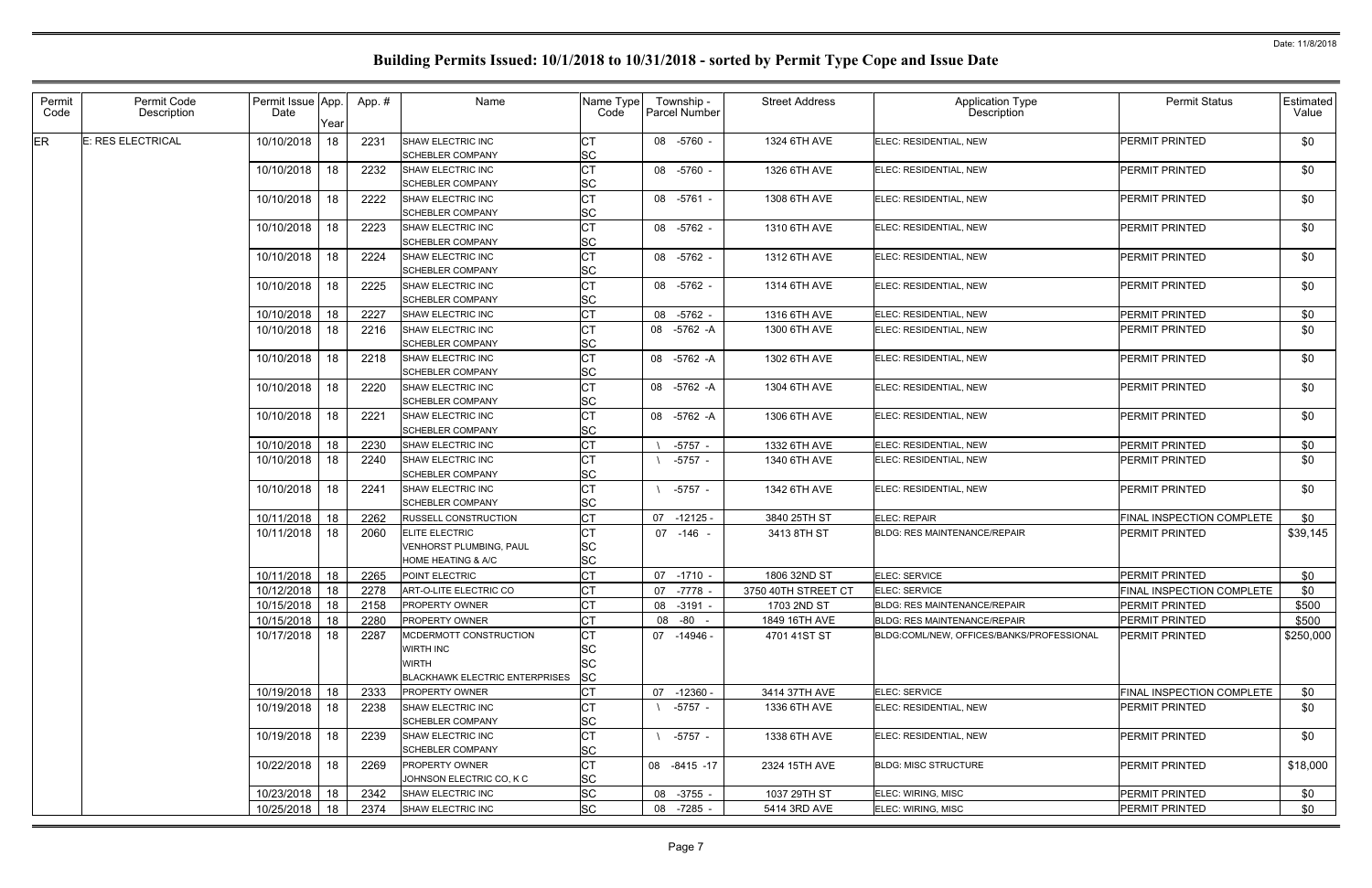| Permit<br>Code   | Permit Code<br>Description    | Permit Issue App.<br>Date | Year | App.#                   | Name                                                                                                     | Name Type<br>Code                                | Township -<br><b>Parcel Number</b> |                          | <b>Street Address</b>                                | <b>Application Type</b><br>Description                           | <b>Permit Status</b>             | <b>Estimated</b><br>Value |
|------------------|-------------------------------|---------------------------|------|-------------------------|----------------------------------------------------------------------------------------------------------|--------------------------------------------------|------------------------------------|--------------------------|------------------------------------------------------|------------------------------------------------------------------|----------------------------------|---------------------------|
| ER               | <b>E: RES ELECTRICAL</b>      | 10/30/2018                | 18   | 2149                    | <b>BM BAGBY INC</b><br>HANSSEN ELECTRIC                                                                  | <b>SC</b>                                        | 07 -14773 -                        |                          | 3431 72ND STREET CT                                  | BLDG:RES/NEW, SINGLE FAMILY ATTD (TOWNHOUSE)                     | <b>PERMIT PRINTED</b>            | \$285,000                 |
|                  |                               | 10/30/2018                | 18   | 1697                    | PROPERTY OWNER<br>NEELS PLUMBING<br>BRADY COMPANY, J L                                                   | <b>CT</b><br><b>SC</b><br><b>SC</b>              | 08 -1133 -1                        |                          | 1806 19TH AVE                                        | BLDG: RES MAINTENANCE/REPAIR                                     | PERMIT PRINTED                   | \$0                       |
|                  |                               | 10/31/2018                | 18   | 2433                    | PIZANO ELECTRIC INC                                                                                      | <b>SC</b>                                        | 07 -11558                          |                          | 1130 54TH STREET A                                   | ELEC: SERVICE                                                    | PERMIT PRINTED                   | \$0                       |
|                  |                               | 10/31/2018                | 18   | 2425                    | PROPERTY OWNER                                                                                           | <b>SC</b>                                        | 08 -2822                           |                          | 4100 RIVER DR                                        | ELEC: GARAGE                                                     | PERMIT PRINTED                   | \$0                       |
|                  |                               | permit count:             |      | 40                      |                                                                                                          |                                                  |                                    |                          |                                                      | <b>Permit code valuation:</b>                                    |                                  | \$710,345                 |
| <b>ERM</b>       | E: RES ELECTRIC METER SET     | 10/10/2018 18             |      | 2237                    | <b>SHAW ELECTRIC INC</b>                                                                                 | <b>CT</b>                                        | 77777 -                            |                          | 1232 6TH AVE                                         | ELEC: TEMPORARY SERVICE                                          | FINAL INSPECTION COMPLETE        | \$0                       |
|                  |                               | permit count:             |      | - 1                     |                                                                                                          |                                                  |                                    |                          |                                                      | <b>Permit code valuation:</b>                                    |                                  | \$0                       |
| ERM <sub>6</sub> | E: RES ELCT MTR RECNCT (6 MO) | 10/3/2018                 | 18   | 2171                    | PROPERTY OWNER                                                                                           | <b>CT</b>                                        | 08 -451 -                          |                          | 731 21ST STREET A                                    | ELCT: ELCT MTR RECONNCT AFTER 6 MONTHS                           | PERMIT PRINTED                   | \$0                       |
|                  |                               | 10/11/2018                | 18   | 2263                    | PROPERTY OWNER                                                                                           | <b>CT</b>                                        | $07 -42 -1$                        |                          |                                                      | 4902 AVENUE OF THE CITIES ELCT: ELCT MTR RECONNCT AFTER 6 MONTHS | FINAL INSPECTION COMPLETE        | \$0                       |
|                  |                               | permit count:             |      | $\overline{\mathbf{2}}$ |                                                                                                          |                                                  |                                    |                          |                                                      | <b>Permit code valuation:</b>                                    |                                  | \$0                       |
| <b>MC</b>        | M: COML MECHANICAL            | 10/8/2018                 | 18   | 2184                    | KALE HEATING & AC                                                                                        | <b>CT</b>                                        | $07 - 14712 -$                     |                          | 1519 47TH AVE                                        | HTG: ROOFTOP UNIT, REPLACE                                       | PERMIT PRINTED                   | \$0                       |
|                  |                               | 10/8/2018                 | 18   | 2201                    | WALDINGER CORPORATION                                                                                    | <b>CT</b>                                        | 07 -77                             | $\overline{\phantom{a}}$ | 3644 AVENUE OF THE CITIES HTG: ROOFTOP UNIT, REPLACE |                                                                  | PERMIT PRINTED                   | \$0                       |
|                  |                               | 10/12/2018                | 18   | 2129                    | PROPERTY OWNER<br>SHAW ELECTRIC INC<br>KALE HEATING & AC<br>PETERSEN PLUMBING AND HEATING                | <b>CT</b><br><b>SC</b><br><b>SC</b><br><b>SC</b> | 08 -5522 -                         |                          | 1405 5TH AVE                                         | <b>BLDG: RES REMODEL</b>                                         | PERMIT PRINTED                   | \$95,000                  |
|                  |                               | 10/17/2018                | 18   | 2287                    | MCDERMOTT CONSTRUCTION<br><b>WIRTH INC</b><br><b>WIRTH</b><br><b>BLACKHAWK ELECTRIC ENTERPRISES</b>      | <b>CT</b><br><b>SC</b><br><b>SC</b><br><b>SC</b> | 07 -14946 -                        |                          | 4701 41ST ST                                         | BLDG:COML/NEW, OFFICES/BANKS/PROFESSIONAL                        | <b>PERMIT PRINTED</b>            | \$250,000                 |
|                  |                               | 10/22/2018                | 18   | 2230                    | <b>SHAW ELECTRIC INC</b>                                                                                 | <b>I</b> CT                                      |                                    | $-5757 -$                | 1332 6TH AVE                                         | ELEC: RESIDENTIAL, NEW                                           | PERMIT PRINTED                   | \$0                       |
|                  |                               | 10/29/2018                | 18   | 2394                    | FREED HEATING & AC                                                                                       | <b>CT</b>                                        | 08 -6156                           |                          | 2601 15TH ST                                         | HTG: FURNACE/AC, REPLACE                                         | PERMIT PRINTED                   | \$0                       |
|                  |                               | 10/30/2018                | 18   | 2413                    | BRADY COMPANY, J L                                                                                       | <b>CT</b>                                        | 07                                 | $-226 - 1$               | 3924 38TH AVE                                        | HTG: FURNACE/AC, REPLACE                                         | <b>PERMIT PRINTED</b>            | \$7,500                   |
|                  |                               | permit count:             |      | $\overline{7}$          |                                                                                                          |                                                  |                                    |                          |                                                      | <b>Permit code valuation:</b>                                    |                                  | \$352,500                 |
| <b>MR</b>        | M: RES MECHANICAL             | 10/1/2018                 | 18   | 2132                    | <b>FREED HEATING &amp; AC</b>                                                                            | <b>CT</b>                                        | 07 -10095 -                        |                          | 4918 44TH AVE                                        | HTG: AIR CONDITIONING, REPLACE                                   | PERMIT PRINTED                   | \$0                       |
|                  |                               | 10/1/2018                 | 18   | 2138                    | FREED HEATING & AC                                                                                       | <b>CT</b>                                        | 07                                 | -2246 -                  | 2401 27TH ST                                         | HTG: FURNACE/AC, REPLACE                                         | <b>PERMIT PRINTED</b>            | \$0                       |
|                  |                               | 10/1/2018                 | 18   | 2142                    | <b>FAMILY HEATING &amp; COOLING</b>                                                                      | IСТ                                              | 08 -1074 -                         |                          | 418 19TH AVE                                         | HTG: AIR CONDITIONING, REPLACE                                   | <b>PERMIT PRINTED</b>            | \$0                       |
|                  |                               | 10/1/2018                 | 18   | 2141                    | <b>CRAWFORD HEATING &amp; COOLING</b>                                                                    | <b>CT</b>                                        | 08 -1843 -                         |                          | 1651 20TH AVE                                        | HTG: BOILER/FURNACE. REPLACE                                     | <b>PERMIT PRINTED</b>            | \$0                       |
|                  |                               | 10/1/2018                 | 18   | 2139                    | <b>CRAWFORD HEATING &amp; COOLING</b>                                                                    | <b>CT</b>                                        | 08 -3008 -                         |                          | 2501 5TH ST                                          | HTG: FURNACE/AC, REPLACE                                         | PERMIT PRINTED                   | \$0                       |
|                  |                               | 10/1/2018                 | 18   | 2140                    | <b>FREED HEATING &amp; AC</b>                                                                            | <b>CT</b>                                        | 08 -8540 -                         |                          | 965 41ST ST                                          | HTG: BOILER/FURNACE, REPLACE                                     | PERMIT PRINTED                   | \$0                       |
|                  |                               | 10/2/2018                 | 18   | 1971                    | MAINTENANCE PRO TEAM<br>SHAW ELECTRIC INC<br>PETERSEN PLUMBING AND HEATING<br>PRECISION AIR HTG & AC INC | IСТ<br>SC<br><b>SC</b><br><b>SC</b>              | 08 -4366 -                         |                          | 1316 15TH ST                                         | <b>BLDG: RES MAINTENANCE/REPAIR</b>                              | <b>PERMIT PRINTED</b>            | \$28,500                  |
|                  |                               | 10/2/2018                 | 18   | 2153                    | O'DELLS HEATING AND AC                                                                                   | <b>CT</b>                                        | 08 -7395 -                         |                          | 1575 29TH AVE                                        | HTG: FURNACE/AC, REPLACE                                         | <b>PERMIT PRINTED</b>            | \$0                       |
|                  |                               | 10/3/2018                 | 18   | 2168                    | <b>CRAWFORD HEATING &amp; COOLING</b>                                                                    | <b>CT</b>                                        | $07 - 13501$                       |                          | 10 VELIE DR                                          | HTG: FURNACE/AC, REPLACE                                         | PERMIT PRINTED                   | \$0                       |
|                  |                               | 10/3/2018                 | 18   | 1971                    | MAINTENANCE PRO TEAM<br>SHAW ELECTRIC INC                                                                | <b>CT</b><br><b>SC</b>                           | 08 -4366 -                         |                          | 1316 15TH ST                                         | <b>BLDG: RES MAINTENANCE/REPAIR</b>                              | <b>FINAL INSPECTION COMPLETE</b> | \$28,500                  |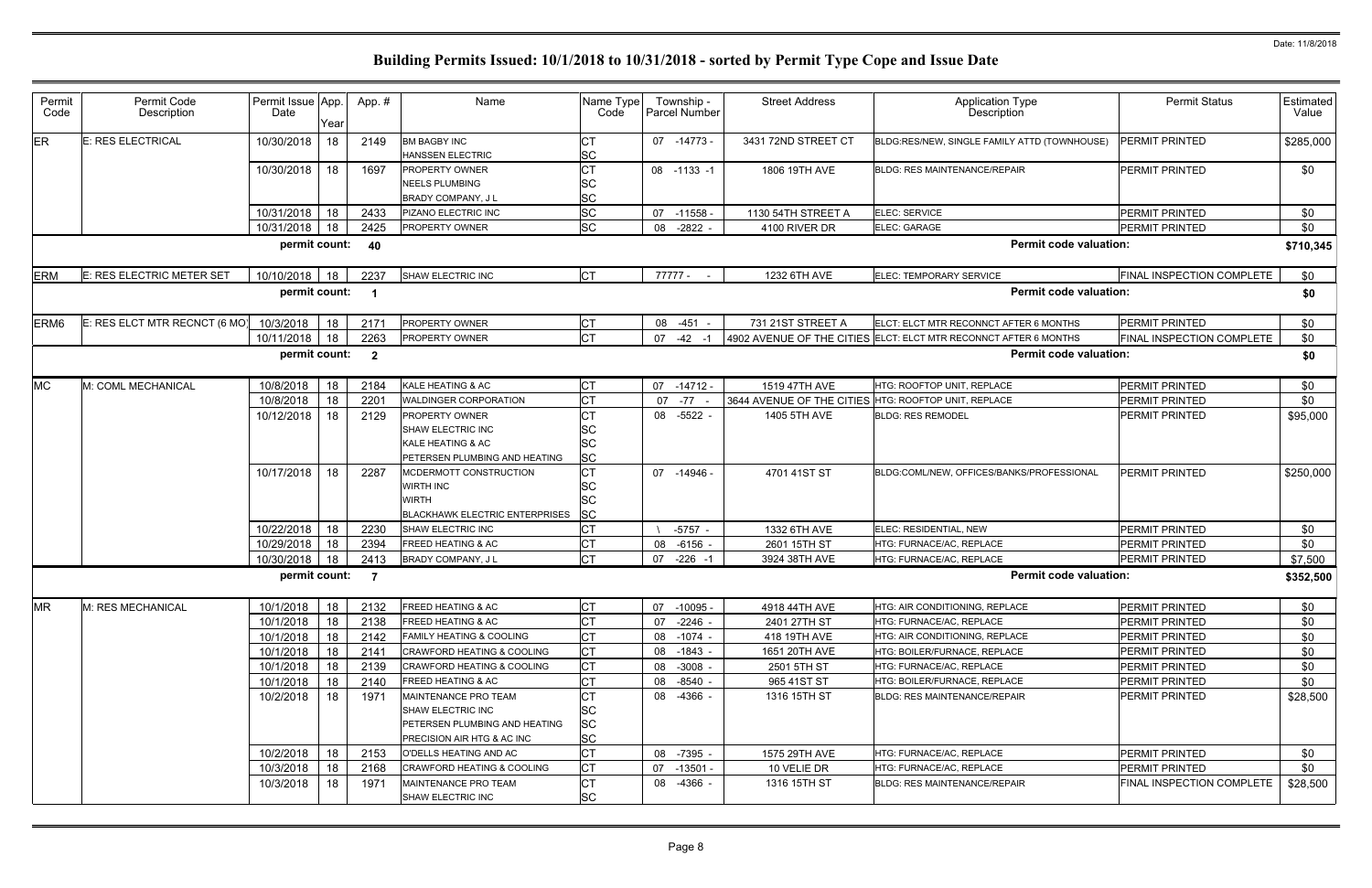| Permit<br>Code | Permit Code<br>Description | Permit Issue App.<br>Date | Year | App. # | Name                                                        | Name Type<br>Code      | Township -<br><b>Parcel Number</b> | <b>Street Address</b> | <b>Application Type</b><br>Description | <b>Permit Status</b>             | <b>Estimated</b><br>Value |
|----------------|----------------------------|---------------------------|------|--------|-------------------------------------------------------------|------------------------|------------------------------------|-----------------------|----------------------------------------|----------------------------------|---------------------------|
| <b>MR</b>      | M: RES MECHANICAL          | 10/3/2018                 | 18   | 1971   | PETERSEN PLUMBING AND HEATING<br>PRECISION AIR HTG & AC INC | <b>SC</b><br><b>SC</b> | 08 -4366 -                         | 1316 15TH ST          | <b>BLDG: RES MAINTENANCE/REPAIR</b>    | FINAL INSPECTION COMPLETE        | \$28,500                  |
|                |                            | 10/3/2018                 | 18   | 2046   | <b>PROPERTY OWNER</b><br><b>BITLER HEATING</b>              | <b>CT</b><br><b>SC</b> | 08 -6945 -                         | 1620 25TH AVE         | <b>BLDG: RES MAINTENANCE/REPAIR</b>    | <b>PERMIT PRINTED</b>            | \$15,100                  |
|                |                            | 10/4/2018                 | 18   | 2173   | <b>PRECISION AIR HTG &amp; AC INC</b>                       | <b>CT</b>              | 08 -4917 -                         | 1317 10TH ST          | HTG: BOILER/FURNACE, REPLACE           | FINAL INSPECTION COMPLETE        | \$0                       |
|                |                            | 10/8/2018                 | 18   | 2187   | KLAUER HEATING & AC LTD                                     | IСТ                    | 07<br>$-2413 - C$                  | 3650 38TH ST          | HTG: FURNACE/AC, REPLACE               | <b>FINAL INSPECTION COMPLETE</b> | \$0                       |
|                |                            | 10/8/2018                 | 18   | 2185   | BRADY COMPANY, J L                                          | <b>CT</b>              | -4977 -<br>07                      | 3809 26TH ST          | <b>HTG: FURNACE/AC, REPLACE</b>        | PERMIT PRINTED                   | \$0                       |
|                |                            | 10/8/2018                 | 18   | 2188   | <b>BRADY COMPANY, JL</b>                                    | <b>CT</b>              | 08 -4811 -                         | 1118 11TH AVE         | HTG: BOILER/FURNACE, REPLACE           | <b>PERMIT PRINTED</b>            | \$0                       |
|                |                            | 10/8/2018                 | 18   | 2186   | BRADY COMPANY, J L                                          | <b>CT</b>              | 08 -6973                           | 2624 16TH ST          | HTG: BOILER/FURNACE, REPLACE           | <b>PERMIT PRINTED</b>            | \$0                       |
|                |                            | 10/9/2018                 | 18   | 207'   | <b>BITLER HEATING</b>                                       | <b>CT</b>              | 08 -3901                           | 1416 17TH ST          | HTG: OTHER, INSTALL/REPLACE            | <b>FINAL INSPECTION COMPLETE</b> | \$0                       |
|                |                            | 10/10/2018                | 18   | 2207   | <b>BRADY COMPANY, JL</b>                                    | <b>CT</b>              | 07<br>$-10393$                     | 3526 13TH ST          | HTG: FURNACE/AC, REPLACE               | PERMIT PRINTED                   | \$0                       |
|                |                            | 10/10/2018                | 18   | 2208   | A1 MORRIS HEATING AND COOLING                               | IСТ                    | 07<br>$-13465$                     | 3614 73RD ST          | HTG: FURNACE/AC, REPLACE               | <b>PERMIT PRINTED</b>            | \$0                       |
|                |                            | 10/10/2018                | 18   | 2210   | JOHNSON HEATING & A/C INC                                   | IСТ                    | 07 -1982 -                         | 2348 29TH ST          | HTG: BOILER/FURNACE, REPLACE           | <b>PERMIT PRINTED</b>            | \$0                       |
|                |                            | 10/10/2018                | 18   | 2209   | A1 MORRIS HEATING AND COOLING                               | <b>CT</b>              | 08 -1171 -                         | 1516 6TH AVE          | HTG: FURNACE/AC, REPLACE               | FINAL INSPECTION COMPLETE        | \$0                       |
|                |                            | 10/10/2018                | 18   | 2226   | CRAWFORD HEATING & COOLING                                  | <b>CT</b>              | 08 -8152 -                         | 2747 11TH AVENUE C    | HTG: FURNACE/AC, REPLACE               | PERMIT PRINTED                   | \$0                       |
|                |                            | 10/12/2018                | 18   | 2268   | CRAWFORD HEATING & COOLING                                  | <b>CT</b>              | $-10697 -$<br>07                   | 5004 49TH AVE         | HTG: FURNACE/AC, REPLACE               | PERMIT PRINTED                   | \$0                       |
|                |                            | 10/12/2018                | 18   | 2267   | <b>SCHEBLER COMPANY</b>                                     | <b>CT</b>              | 07<br>-13029 -8                    | 2604 38TH ST          | HTG: FURNACE/AC, REPLACE               | <b>PERMIT PRINTED</b>            | \$0                       |
|                |                            | 10/12/2018                | 18   | 2279   | TOTAL MAINTENANCE INC                                       | <b>CT</b>              | $-2318$<br>07                      | 2934 24TH AVENUE A    | HTG: FURNACE/AC, REPLACE               | PERMIT PRINTED                   | \$0                       |
|                |                            | 10/12/2018                | 18   | 2277   | FREED HEATING & AC                                          | СT                     | 08<br>$-3038 - 1$                  | 2421 4TH ST           | HTG: BOILER/FURNACE, REPLACE           | <b>PERMIT PRINTED</b>            | \$0                       |
|                |                            | 10/12/2018                | 18   | 2266   | FREED HEATING & AC                                          | Iст                    | 08<br>$-492 - 1$                   | 3610 8TH AVE          | HTG: BOILER/FURNACE, REPLACE           | PERMIT PRINTED                   | \$0                       |
|                |                            | 10/15/2018                | 18   | 2285   | PRECISION AIR HTG & AC INC                                  | <b>CT</b>              | $-1345 -$<br>07                    | 2366 31ST STREET A    | HTG: FURNACE/AC, REPLACE               | PERMIT PRINTED                   | \$0                       |
|                |                            | 10/15/2018                | 18   | 2284   | <b>GABRILSON HEATING &amp; AC</b>                           | IСТ                    | $07 - 14652$                       | 3613 70TH STREET CT   | HTG: FURNACE/AC, REPLACE               | PERMIT PRINTED                   | \$0                       |
|                |                            | 10/16/2018                | 18   | 2298   | PRECISION AIR HTG & AC INC                                  | <b>CT</b>              | $-618$ $-C$<br>07                  | 3610 19TH AVE         | <b>HTG: FURNACE/AC, REPLACE</b>        | PERMIT PRINTED                   | \$0                       |
|                |                            | 10/16/2018                | 18   | 2297   | PRECISION AIR HTG & AC INC                                  | СT                     | 08 -3755 -                         | 1037 29TH ST          | HTG: FURNACE/AC, REPLACE               | <b>PERMIT PRINTED</b>            | \$0                       |
|                |                            |                           |      |        | PRECISION AIR HTG & AC INC                                  | СT                     |                                    |                       |                                        |                                  |                           |
|                |                            |                           |      |        | PRECISION AIR HTG & AC INC                                  | <b>SC</b>              |                                    |                       |                                        |                                  |                           |
|                |                            |                           |      |        | PRECISION AIR HTG & AC INC                                  | <b>SC</b>              |                                    |                       |                                        |                                  |                           |
|                |                            | 10/16/2018                | 18   | 2299   | PRECISION AIR HTG & AC INC                                  | <b>CT</b>              | 08 -7285 -                         | 5414 3RD AVE          | HTG: FURNACE/AC, REPLACE               | <b>PERMIT PRINTED</b>            | \$0                       |
|                |                            | 10/18/2018                | 18   | 2315   | <b>SCHEBLER COMPANY</b>                                     | <b>CT</b>              | 07 -11568                          | 5423 11TH AVENUE A    | HTG: OTHER, INSTALL/REPLACE            | <b>PERMIT PRINTED</b>            | \$0                       |
|                |                            | 10/18/2018                | 18   | 2324   | KLAUER HEATING & AC LTD                                     | СT                     | $-12839$<br>07                     | 2445 31ST AVENUE CT   | HTG: BOILER/FURNACE, REPLACE           | <b>PERMIT PRINTED</b>            | \$0                       |
|                |                            | 10/18/2018                | 18   | 2322   | BRADY COMPANY, J L                                          | Iст                    | 07 -14671 -                        | 3662 70TH STREET CT   | HTG: FURNACE/AC, REPLACE               | <b>PERMIT PRINTED</b>            | \$0                       |
|                |                            | 10/18/2018                | 18   | 2317   | BRADY COMPANY, J L                                          | <b>CT</b>              | 07 -9030 -                         | 1837 37TH ST          | HTG: OTHER, INSTALL/REPLACE            | <b>PERMIT PRINTED</b>            | \$0                       |
|                |                            | 10/18/2018                | 18   | 2323   | BRADY COMPANY, J L                                          | <b>CT</b>              | 08 -2366 -                         | 1727 1/2 5TH ST       | HTG: BOILER/FURNACE, REPLACE           | <b>PERMIT PRINTED</b>            | \$0                       |
|                |                            | 10/18/2018                | 18   | 2318   | BRADY COMPANY, J L                                          | <b>CT</b>              | 08 -3621 -A                        | 1739 11TH AVE         | HTG: AIR CONDITIONING, REPLACE         | PERMIT PRINTED                   | \$0                       |
|                |                            | 10/18/2018                | 18   | 2222   | SHAW ELECTRIC INC<br>SCHEBLER COMPANY                       | СT<br><b>SC</b>        | 08 -5761 -                         | 1308 6TH AVE          | ELEC: RESIDENTIAL, NEW                 | PERMIT PRINTED                   | \$0                       |
|                |                            | 10/18/2018                | 18   | 2223   | SHAW ELECTRIC INC                                           | <b>CT</b>              | 08 -5762 -                         | 1310 6TH AVE          | ELEC: RESIDENTIAL. NEW                 | <b>PERMIT PRINTED</b>            | \$0                       |
|                |                            |                           |      |        | <b>SCHEBLER COMPANY</b>                                     | <b>SC</b>              |                                    |                       |                                        |                                  |                           |
|                |                            | 10/18/2018                | 18   | 2224   | SHAW ELECTRIC INC                                           | <b>CT</b>              | 08 -5762 -                         | 1312 6TH AVE          | ELEC: RESIDENTIAL, NEW                 | <b>PERMIT PRINTED</b>            | \$0                       |
|                |                            |                           |      |        | SCHEBLER COMPANY                                            | <b>SC</b>              |                                    |                       |                                        |                                  |                           |
|                |                            | 10/18/2018                | 18   | 2225   | SHAW ELECTRIC INC                                           | <b>CT</b>              | 08 -5762 -                         | 1314 6TH AVE          | ELEC: RESIDENTIAL, NEW                 | <b>PERMIT PRINTED</b>            | \$0                       |
|                |                            |                           |      |        | <b>SCHEBLER COMPANY</b>                                     | <b>SC</b>              |                                    |                       |                                        |                                  |                           |
|                |                            | 10/18/2018                | 18   | 2216   | SHAW ELECTRIC INC<br><b>SCHEBLER COMPANY</b>                | <b>CT</b><br><b>SC</b> | 08 -5762 -A                        | 1300 6TH AVE          | ELEC: RESIDENTIAL, NEW                 | <b>PERMIT PRINTED</b>            | \$0                       |
|                |                            | 10/18/2018                | 18   | 2218   | SHAW ELECTRIC INC                                           | <b>CT</b>              | 08 -5762 -A                        | 1302 6TH AVE          | ELEC: RESIDENTIAL, NEW                 | <b>PERMIT PRINTED</b>            | \$0                       |
|                |                            |                           |      |        | <b>SCHEBLER COMPANY</b>                                     | <b>SC</b>              |                                    |                       |                                        |                                  |                           |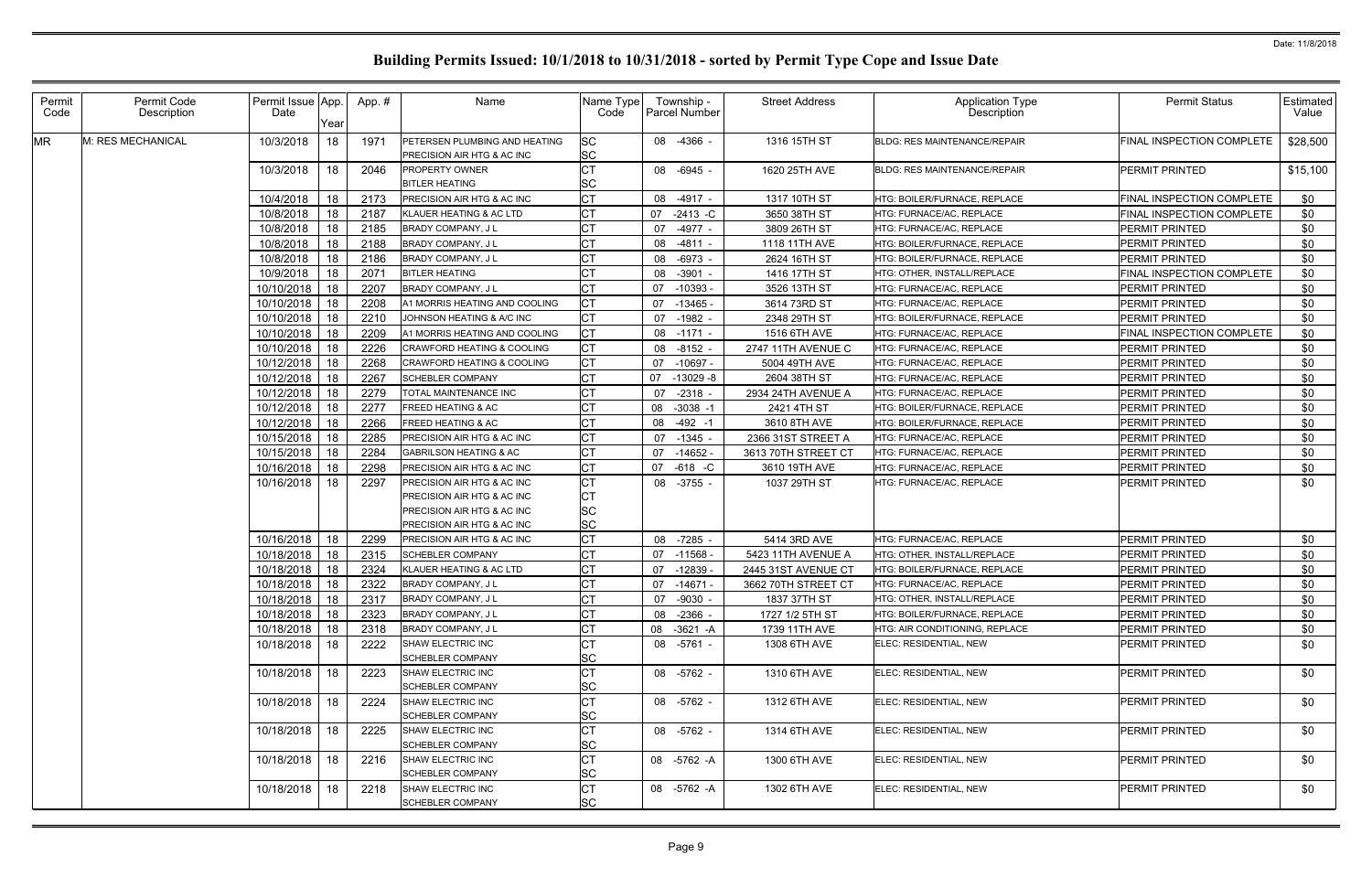| Permit    | Permit Code       | Permit Issue App. |      | App. # | Name                                                    | Name Type              |          | Township -           | <b>Street Address</b> |                                     | <b>Permit Status</b>      | <b>Estimated</b> |
|-----------|-------------------|-------------------|------|--------|---------------------------------------------------------|------------------------|----------|----------------------|-----------------------|-------------------------------------|---------------------------|------------------|
| Code      | Description       | Date              | Year |        |                                                         | Code                   |          | <b>Parcel Number</b> |                       | Application Type<br>Description     |                           | Value            |
| <b>MR</b> | M: RES MECHANICAL | 10/18/2018        | 18   | 2220   | SHAW ELECTRIC INC<br><b>SCHEBLER COMPANY</b>            | <b>SC</b>              |          | 08 -5762 -A          | 1304 6TH AVE          | ELEC: RESIDENTIAL, NEW              | <b>PERMIT PRINTED</b>     | \$0              |
|           |                   | 10/18/2018        | 18   | 2221   | SHAW ELECTRIC INC<br><b>SCHEBLER COMPANY</b>            | <b>CT</b><br><b>SC</b> |          | 08 -5762 -A          | 1306 6TH AVE          | ELEC: RESIDENTIAL, NEW              | <b>PERMIT PRINTED</b>     | \$0              |
|           |                   | 10/18/2018        | 18   | 2319   | <b>BRADY COMPANY, JL</b>                                | <b>CT</b>              |          | 08 -6720             | 1647 24TH AVE         | PLBG: SEWER REPAIR                  | FINAL INSPECTION COMPLETE | \$0              |
|           |                   | 10/19/2018        | 18   | 2329   | BRADY COMPANY, J L                                      | <b>CT</b>              | 07       | $-6677$              | 1306 39TH ST          | HTG: BOILER/FURNACE, REPLACE        | <b>PERMIT PRINTED</b>     | \$0              |
|           |                   | 10/19/2018        | 18   | 2332   | <b>PRECISION AIR HTG &amp; AC INC</b>                   | <b>CT</b>              |          | 08 -4514             | 1722 12TH ST          | HTG: FURNACE/AC, REPLACE            | FINAL INSPECTION COMPLETE | \$0              |
|           |                   | 10/19/2018        | 18   | 2233   | SHAW ELECTRIC INC<br><b>SCHEBLER COMPANY</b>            | <b>CT</b><br><b>SC</b> |          | 08 -5757 -           | 1328 6TH AVE          | ELEC: RESIDENTIAL, NEW              | <b>PERMIT PRINTED</b>     | \$0              |
|           |                   | 10/19/2018        | 18   | 2235   | SHAW ELECTRIC INC<br><b>SCHEBLER COMPANY</b>            | <b>CT</b><br><b>SC</b> |          | 08 -5757 -           | 1330 6TH AVE          | ELEC: RESIDENTIAL, NEW              | <b>PERMIT PRINTED</b>     | \$0              |
|           |                   | 10/19/2018        | 18   | 2228   | <b>SHAW ELECTRIC INC</b><br><b>SCHEBLER COMPANY</b>     | <b>CT</b><br><b>SC</b> |          | 08 -5760 -           | 1318 6TH AVE          | ELEC: RESIDENTIAL, NEW              | <b>PERMIT PRINTED</b>     | \$0              |
|           |                   | 10/19/2018        | 18   | 2229   | SHAW ELECTRIC INC<br><b>SCHEBLER COMPANY</b>            | <b>SC</b>              |          | 08 -5760 -           | 1320 6TH AVE          | ELEC: RESIDENTIAL, NEW              | <b>PERMIT PRINTED</b>     | \$0              |
|           |                   | 10/19/2018        | 18   | 2234   | SHAW ELECTRIC INC<br><b>SCHEBLER COMPANY</b>            | Iст<br><b>SC</b>       |          | 08 -5760 -           | 1322 6TH AVE          | ELEC: RESIDENTIAL. NEW              | <b>PERMIT PRINTED</b>     | \$0              |
|           |                   | 10/19/2018        | 18   | 2231   | SHAW ELECTRIC INC<br><b>SCHEBLER COMPANY</b>            | <b>CT</b><br><b>SC</b> |          | 08 -5760 -           | 1324 6TH AVE          | ELEC: RESIDENTIAL, NEW              | <b>PERMIT PRINTED</b>     | \$0              |
|           |                   | 10/19/2018        | 18   | 2232   | <b>SHAW ELECTRIC INC</b><br><b>SCHEBLER COMPANY</b>     | Iст<br><b>SC</b>       |          | 08 -5760 -           | 1326 6TH AVE          | ELEC: RESIDENTIAL, NEW              | <b>PERMIT PRINTED</b>     | \$0              |
|           |                   | 10/19/2018        | 18   | 2328   | <b>FREED HEATING &amp; AC</b>                           | <b>CT</b>              | 08 -8374 |                      | 2016 3RD ST           | HTG: BOILER/FURNACE, REPLACE        | <b>PERMIT PRINTED</b>     | \$0              |
|           |                   | 10/19/2018        | 18   | 2236   | SHAW ELECTRIC INC<br><b>SCHEBLER COMPANY</b>            | Iст<br><b>SC</b>       |          | $-5757 -$            | 1334 6TH AVE          | ELEC: RESIDENTIAL, NEW              | <b>PERMIT PRINTED</b>     | \$0              |
|           |                   | 10/19/2018        | 18   | 2238   | <b>SHAW ELECTRIC INC</b><br><b>SCHEBLER COMPANY</b>     | Iст<br><b>SC</b>       |          | $-5757 -$            | 1336 6TH AVE          | ELEC: RESIDENTIAL, NEW              | <b>PERMIT PRINTED</b>     | \$0              |
|           |                   | 10/19/2018        | 18   | 2239   | <b>SHAW ELECTRIC INC</b><br><b>SCHEBLER COMPANY</b>     | <b>CT</b><br><b>SC</b> |          | $-5757 -$            | 1338 6TH AVE          | ELEC: RESIDENTIAL, NEW              | PERMIT PRINTED            | \$0              |
|           |                   | 10/19/2018        | 18   | 2240   | <b>SHAW ELECTRIC INC</b><br><b>SCHEBLER COMPANY</b>     | Iст<br><b>SC</b>       |          | -5757 -              | 1340 6TH AVE          | ELEC: RESIDENTIAL. NEW              | <b>PERMIT PRINTED</b>     | \$0              |
|           |                   | 10/19/2018        | 18   | 2241   | SHAW ELECTRIC INC<br><b>SCHEBLER COMPANY</b>            | IСТ<br><b>SC</b>       |          | $-5757 -$            | 1342 6TH AVE          | ELEC: RESIDENTIAL, NEW              | <b>PERMIT PRINTED</b>     | \$0              |
|           |                   | 10/23/2018        | 18   | 2348   | <b>BRADY COMPANY, JL</b>                                | <b>CT</b>              |          | 07 -9502 -           | 3436 49TH ST          | HTG: AIR CONDITIONING, REPLACE      | PERMIT PRINTED            | \$0              |
|           |                   | 10/23/2018        | 18   | 2343   | <b>BRADY COMPANY, JL</b>                                | IСТ                    |          | 08 -3838 -           | 1540 16TH AVE         | HTG: BOILER/FURNACE, REPLACE        | <b>PERMIT PRINTED</b>     | \$0              |
|           |                   | 10/23/2018        | 18   | 2347   | BRADY COMPANY, J L                                      | IСТ                    |          | 08 -3876 -           | 1420 16TH ST          | HTG: BOILER/FURNACE. REPLACE        | PERMIT PRINTED            | \$0              |
|           |                   | 10/23/2018        | 18   | 2341   | BRADY COMPANY, J L                                      | <b>CT</b>              |          | 08 -7753 -           | 536 24TH AVE          | HTG: FURNACE/AC. REPLACE            | PERMIT PRINTED            | \$0              |
|           |                   | 10/23/2018        | 18   | 2344   | <b>FREED HEATING &amp; AC</b>                           | СT                     |          | 08 -8051 -           | 1417 11TH STREET A    | HTG: BOILER/FURNACE, REPLACE        | PERMIT PRINTED            | \$0              |
|           |                   | 10/23/2018        | 18   | 2345   | KALE HEATING & AC                                       |                        |          | 08 -8347 -           | 1928 2ND ST           | HTG: BOILER/FURNACE, REPLACE        | PERMIT PRINTED            | \$0              |
|           |                   | 10/23/2018        | 18   | 2346   | <b>FREED HEATING &amp; AC</b>                           | Iст                    |          | 08 -8577 -           | 1007 38TH ST          | HTG: BOILER/FURNACE, REPLACE        | <b>PERMIT PRINTED</b>     | \$0              |
|           |                   | 10/24/2018        | 18   | 2060   | <b>ELITE ELECTRIC</b><br><b>VENHORST PLUMBING, PAUL</b> | IСТ<br><b>SC</b>       |          | 07 -146 -            | 3413 8TH ST           | <b>BLDG: RES MAINTENANCE/REPAIR</b> | <b>PERMIT PRINTED</b>     | \$39,145         |
|           |                   |                   |      |        | HOME HEATING & A/C                                      | <b>SC</b>              |          |                      |                       |                                     |                           |                  |
|           |                   | 10/25/2018        | 18   | 2376   | KALE HEATING & AC                                       | <b>CT</b>              |          | 07 -12162 -          | 3519 39TH ST          | HTG: FURNACE/AC, REPLACE            | <b>PERMIT PRINTED</b>     | \$0              |
|           |                   | 10/25/2018        | 18   | 2364   | CRAWFORD HEATING & COOLING                              |                        |          | $07 - 35 - 1$        | 1202 49TH ST          | HTG: BOILER/FURNACE, REPLACE        | PERMIT PRINTED            | \$0              |
|           |                   | 10/25/2018        | 18   | 2377   | CRAWFORD HEATING & COOLING                              | <b>CT</b>              |          | 08 -1900 -A          | 1823 18TH ST          | HTG: FURNACE/AC, REPLACE            | <b>PERMIT PRINTED</b>     | \$0              |
|           |                   | 10/29/2018        | 18   | 2395   | <b>FREED HEATING &amp; AC</b>                           | <b>CT</b>              |          | $07 - 10115 -$       | 5014 44TH AVENUE CT   | HTG: FURNACE/AC, REPLACE            | PERMIT PRINTED            | \$0              |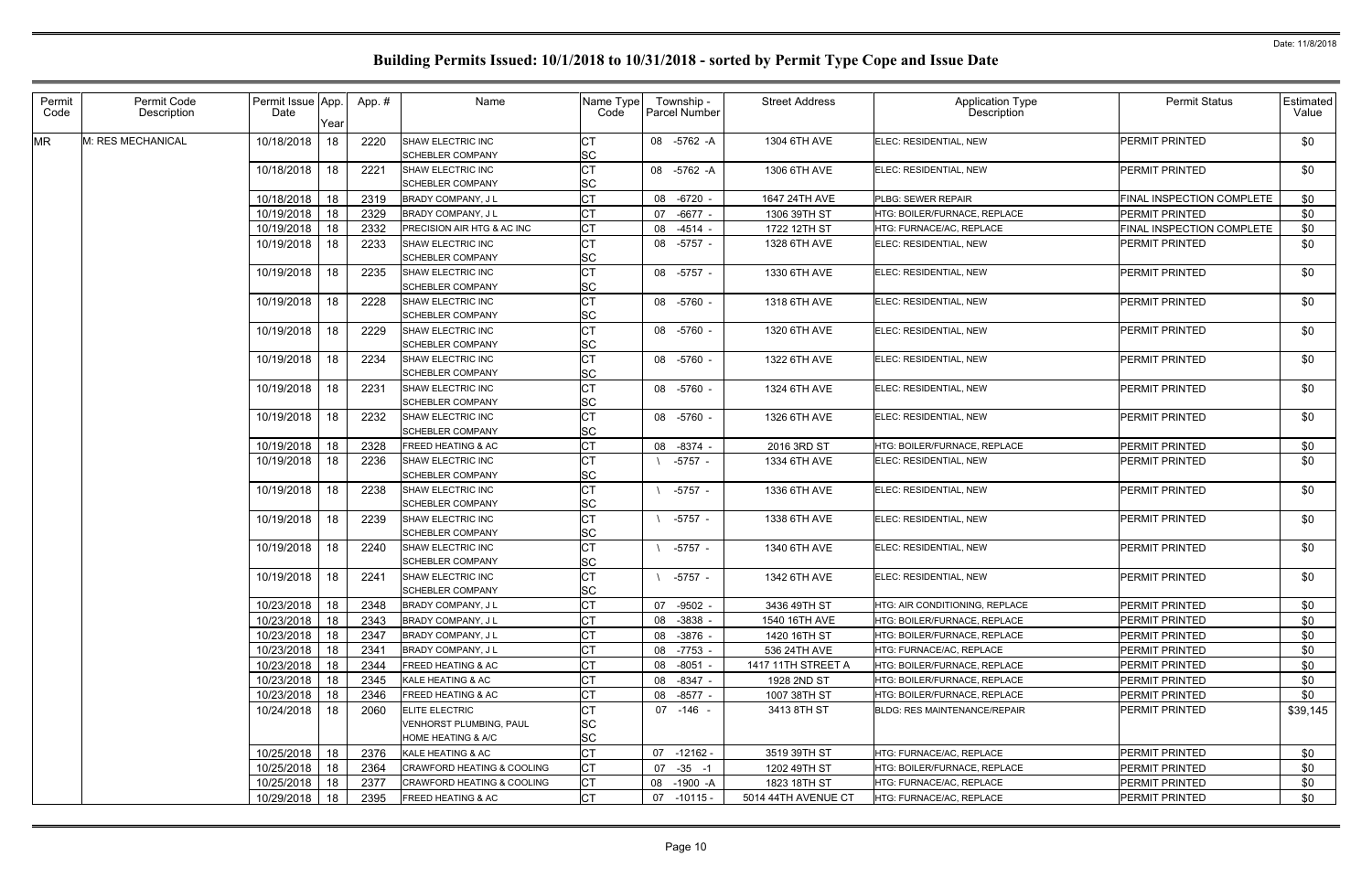| Permit<br>Code   | Permit Code<br>Description   | Permit Issue App.<br>Date | Year | App.#                   | Name                                                                                                                                                                                                          | Name Type<br>Code                                                                 |    | Township -<br><b>Parcel Number</b> | <b>Street Address</b>                          | <b>Application Type</b><br><b>Description</b> | <b>Permit Status</b>                  | Estimated<br>Value |
|------------------|------------------------------|---------------------------|------|-------------------------|---------------------------------------------------------------------------------------------------------------------------------------------------------------------------------------------------------------|-----------------------------------------------------------------------------------|----|------------------------------------|------------------------------------------------|-----------------------------------------------|---------------------------------------|--------------------|
| <b>MR</b>        | M: RES MECHANICAL            | 10/29/2018                | 18   | 2391                    | <b>FREED HEATING &amp; AC</b>                                                                                                                                                                                 | <b>CT</b>                                                                         |    | 07 -12157 -                        | 3514 39TH ST                                   | HTG: FURNACE/AC, REPLACE                      | PERMIT PRINTED                        | \$0                |
|                  |                              | 10/29/2018                | 18   | 2393                    | KALE HEATING & AC                                                                                                                                                                                             |                                                                                   | 07 | -13495 -                           | 4271 22ND AVE                                  | <b>ITG: BOILER/FURNACE, REPLACE</b>           | <b>PERMIT PRINTED</b>                 | \$0                |
|                  |                              | 10/29/2018                | 18   | 2396                    | TOTAL MAINTENANCE INC                                                                                                                                                                                         | IСТ                                                                               | 07 | -6464                              | 3834 10TH AVENUE PL                            | HTG: BOILER/FURNACE, REPLACE                  | PERMIT PRINTED                        | \$0                |
|                  |                              | 10/29/2018                | 18   | 2397                    | <b>CRAWFORD HEATING &amp; COOLING</b>                                                                                                                                                                         | <b>CT</b>                                                                         |    | 08 -7457 -                         | 2014 12TH ST                                   | HTG: FURNACE/AC, REPLACE                      | PERMIT PRINTED                        | \$0                |
|                  |                              | 10/30/2018                | 18   | 2411                    | <b>SCHEBLER COMPANY</b>                                                                                                                                                                                       | <b>CT</b>                                                                         |    | 07 -10407 -                        | 3517 13TH ST                                   | HTG: FURNACE/AC, REPLACE                      | PERMIT PRINTED                        | \$5,595            |
|                  |                              | 10/30/2018                | 18   | 2410                    | <b>GABRILSON HEATING &amp; AC</b>                                                                                                                                                                             | Iст                                                                               | 08 | $-183 - 17$                        | 2535 1ST STREET CT                             | HTG: FURNACE/AC, REPLACE                      | PERMIT PRINTED                        | \$4,800            |
|                  |                              | 10/30/2018                | 18   | 2412                    | TOTAL MAINTENANCE INC                                                                                                                                                                                         | Iст                                                                               |    | 08 -6636 -                         | 2910 11TH AVE                                  | HTG: BOILER/FURNACE, REPLACE                  | PERMIT PRINTED                        | \$4,917            |
|                  |                              | 10/30/2018                | 18   | 2414                    | BRADY COMPANY, J L                                                                                                                                                                                            | <b>CT</b>                                                                         |    | 08 -7760 -                         | 2414 5TH ST                                    | HTG: BOILER/FURNACE, REPLACE                  | PERMIT PRINTED                        | \$5,700            |
|                  |                              | permit count:             |      | 82                      |                                                                                                                                                                                                               |                                                                                   |    |                                    |                                                | <b>Permit code valuation:</b>                 |                                       | \$132,257          |
| PC               | P: COML PLUMBING             | 10/10/2018                | 18   | 2219                    | NORTHWEST MECHANICAL                                                                                                                                                                                          | IСТ                                                                               |    | 07 -14917 -                        | 3937 41ST AVENUE DR                            | PLBG: INSTALLATION, COMMERCIAL                | PERMIT PRINTED                        | \$0                |
|                  |                              | 10/12/2018                | 18   | 2129                    | <b>PROPERTY OWNER</b><br>SHAW ELECTRIC INC<br>KALE HEATING & AC<br>PETERSEN PLUMBING AND HEATING                                                                                                              | <b>SC</b><br><b>SC</b><br><b>SC</b>                                               |    | 08 -5522 -                         | 1405 5TH AVE                                   | <b>BLDG: RES REMODEL</b>                      | <b>PERMIT PRINTED</b>                 | \$95,000           |
|                  |                              | 10/17/2018                | 18   | 2287                    | MCDERMOTT CONSTRUCTION<br><b>WIRTH INC</b><br>WIRTH<br><b>BLACKHAWK ELECTRIC ENTERPRISES</b>                                                                                                                  | <b>CT</b><br><b>SC</b><br><b>SC</b><br><b>SC</b>                                  |    | 07 -14946 -                        | 4701 41ST ST                                   | BLDG:COML/NEW, OFFICES/BANKS/PROFESSIONAL     | PERMIT PRINTED                        | \$250,000          |
|                  |                              | 10/19/2018                | 18   | 2202                    | PKS CONSTRUCTION INC<br>VA SERVICES INC<br><b>CUSTOM ELECTRIC</b>                                                                                                                                             | <b>SC</b><br><b>SC</b>                                                            |    | 08 -1769 -                         | 1191 19TH ST                                   | <b>BLDG: COML REMODEL</b>                     | <b>PERMIT PRINTED</b>                 | \$408,100          |
|                  |                              | 10/29/2018                | 18   | 2403                    | <b>BLONDELL PLUMBING SERVICES</b>                                                                                                                                                                             | <b>CT</b>                                                                         |    | 08 -1171                           | 1516 6TH AVE                                   | PLBG: INSTALLATION, COMMERCIAL                | FINAL INSPECTION COMPLETE             | \$0                |
|                  |                              | permit count:             |      | - 5                     |                                                                                                                                                                                                               |                                                                                   |    |                                    |                                                | <b>Permit code valuation:</b>                 |                                       | \$753,100          |
| <b>PCM</b>       | P: COML WATER/SEWER MAIN     | 10/4/2018                 | 17   | 187                     | <b>GORMAN &amp; CO</b><br>PETERSEN PLUMBING AND HEATING<br>DOUG'S HEATING & AIR COND<br>CONTINENTAL FIRE SPRINKLER CO<br><b>ENGEL ELECTRIC CO</b><br>TREIBER CONSTRUCTION CO<br>PETERSEN PLUMBING AND HEATING | <b>CT</b><br><b>SC</b><br><b>SC</b><br><b>SC</b><br><b>SC</b><br><b>SC</b><br> SC |    | 08 -6858 -                         | 1518 25TH AVE                                  | BLDG:RES/EXSTG, MULTI-FAMILY BUILD-OUT        | PERMIT PRINTED                        | #########          |
|                  |                              | permit count:             |      |                         |                                                                                                                                                                                                               |                                                                                   |    |                                    |                                                | <b>Permit code valuation:</b>                 |                                       | \$9,000,000        |
| PCR <sub>6</sub> | P: RES GAS MTR RECONCT (6 MO | 10/4/2018                 | 18   | 2172                    | PRECISION AIR HTG & AC INC                                                                                                                                                                                    | <b>CT</b>                                                                         |    | 08 -4917 -                         | 1317 10TH ST                                   | HTG: GAS MTR RECONNECT AFTER 6 MONTHS         | FINAL INSPECTION COMPLETE             | \$0                |
|                  |                              | 10/18/2018                | 18   | 1376                    | ALAN HON<br>ADVANTAGE ELCTRL SERVICES INC<br>ALWAYS PLUMBING                                                                                                                                                  | <b>CT</b><br><b>SC</b><br><b>SC</b>                                               |    | 08 -6093 -2                        | 3326 PARK 16TH ST                              | <b>BLDG: COML REMODEL</b>                     | FINAL INSPECTION COMPLETE             | \$4,000            |
|                  |                              | 10/19/2018                | 18   | 2330                    | <b>WIRTH</b><br><b>WIRTH</b>                                                                                                                                                                                  | <b>ICT</b>                                                                        |    | 08 -7558 -                         | 2125 16TH ST                                   | PLBG: GAS MTR RECONNECT AFTER 6 MONTHS        | FINAL INSPECTION COMPLETE             | \$0                |
|                  |                              | 10/29/2018                | 18   | 2399                    | PETERSEN PLUMBING AND HEATING                                                                                                                                                                                 | <b>CT</b>                                                                         |    | 07 -12360 -                        | 3414 37TH AVE                                  | PLBG: GAS MTR RECONNECT AFTER 6 MONTHS        | FINAL INSPECTION COMPLETE             | \$0                |
|                  |                              | permit count:             |      | $\overline{\mathbf{4}}$ |                                                                                                                                                                                                               |                                                                                   |    |                                    |                                                | <b>Permit code valuation:</b>                 |                                       | \$4,000            |
| <b>PCRZ</b>      | P: COML RPZ                  | 10/1/2018                 | 18   | 2133                    | HOMETOWN PLUMBING AND HEATING                                                                                                                                                                                 | <b>CT</b>                                                                         |    | 07 -7757 -                         | 4044 38TH AVE                                  | PLBG: IRRIGATION                              | PERMIT PRINTED                        | \$0                |
|                  |                              | 10/25/2018                | 18   | 1736                    | J.E. FOSTER BUILDING COMPANY<br>CRAWFORD HEATING & COOLING                                                                                                                                                    | <b>CT</b><br><b>SC</b>                                                            |    | 07 -14935 -1                       | 4031 AVENUE OF THE CITIES BLDG: MISC STRUCTURE |                                               | FINAL INSPECTION COMPLETE   \$731,561 |                    |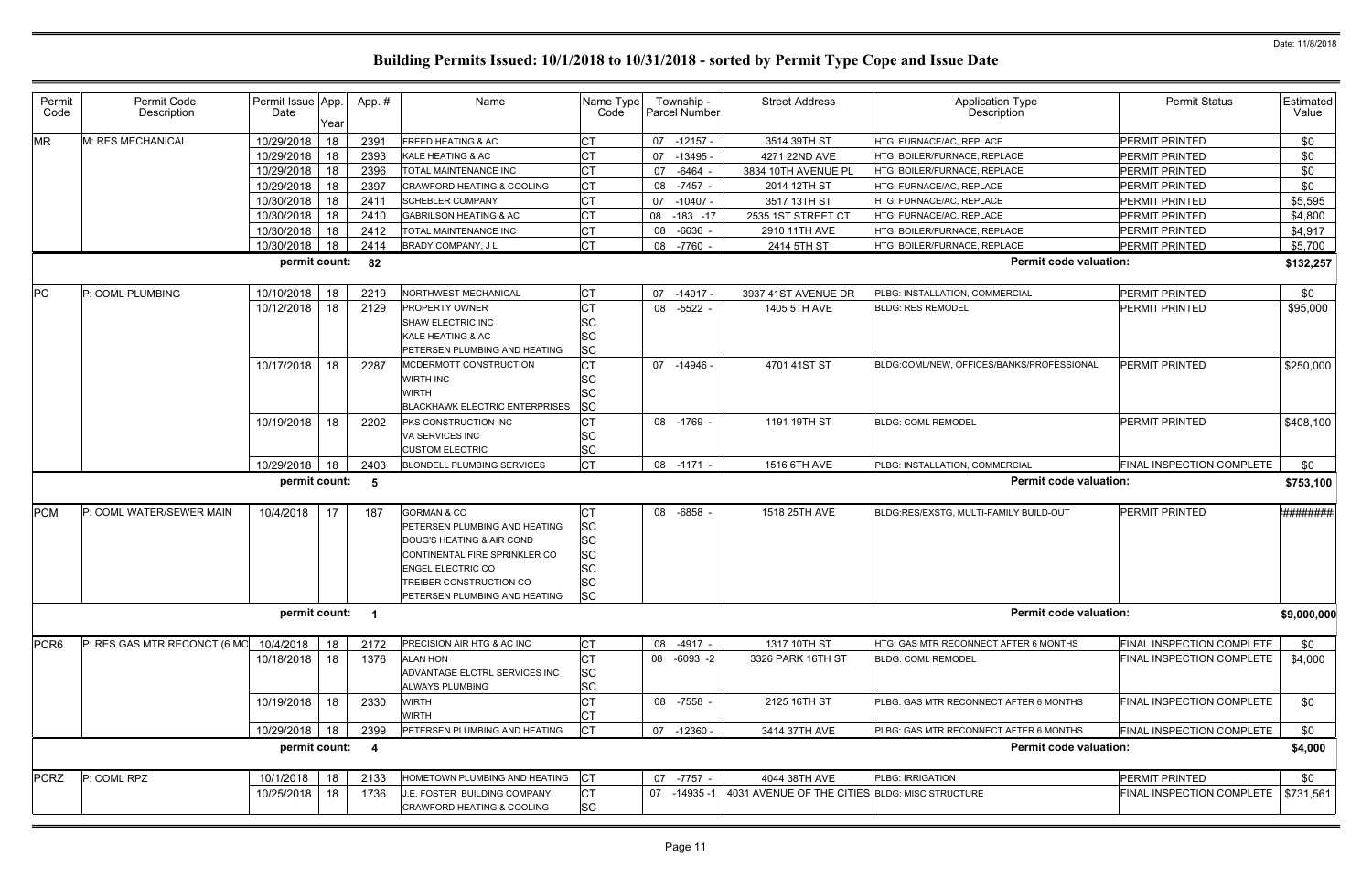| Permit<br>Code | Permit Code<br>Description                  | Permit Issue App.<br>Date | Year | App.# | Name                                                                                                                 | Name Type<br>Code                         |    | Township -<br>Parcel Number | <b>Street Address</b>                          | <b>Application Type</b><br>Description | <b>Permit Status</b>      | Estimated<br>Value |
|----------------|---------------------------------------------|---------------------------|------|-------|----------------------------------------------------------------------------------------------------------------------|-------------------------------------------|----|-----------------------------|------------------------------------------------|----------------------------------------|---------------------------|--------------------|
| <b>PCRZ</b>    | P: COML RPZ                                 | 10/25/2018                | 18   | 1736  | <b>CRAWFORD COMPANY</b><br><b>BLONDELL PLUMBING SERVICES</b><br>ART-O-LITE ELECTRIC CO<br>BLONDELL PLUMBING SERVICES | SC<br><b>SC</b><br><b>SC</b><br><b>SC</b> | 07 | $-14935-1$                  | 4031 AVENUE OF THE CITIES BLDG: MISC STRUCTURE |                                        | FINAL INSPECTION COMPLETE | \$731,561          |
|                |                                             | permit count: 2           |      |       |                                                                                                                      |                                           |    |                             |                                                | <b>Permit code valuation:</b>          |                           | \$731,561          |
| <b>PDR</b>     | P: RES DISCONNECT SWR/WTR S 10/24/2018   18 |                           |      | 2363  | <b>QUAD CITY PLUMBING</b>                                                                                            | <b>CT</b>                                 |    | 08 -5016 -                  | 1515 17TH ST                                   | PLBG: DISCONNECT WATER & SEWER SERVICE | FINAL INSPECTION COMPLETE | \$0                |
|                |                                             | permit count:             |      |       |                                                                                                                      |                                           |    |                             |                                                | <b>Permit code valuation:</b>          |                           | \$0                |
| PEZC           | P: EZ/COML, PLUMBING                        | 10/17/2018                | 15   | 1449  | QUAD CITY CONSTRUCTION SERVICE<br>RAGAN MECHANICAL INC.<br>LIGHTING MAINTENANCE INC                                  | <b>CT</b><br>SC<br><b>SC</b>              |    | 08 -9407 -                  | 2900 RIVER DR                                  | <b>BLDG: COML REMODEL</b>              | PERMIT PRINTED            | \$600,000          |
|                |                                             | permit count:             |      |       |                                                                                                                      |                                           |    |                             |                                                | <b>Permit code valuation:</b>          |                           | \$600,000          |
| <b>PGR</b>     | P: RES GAS PIPING                           | 10/4/2018                 | 18   | 2172  | PRECISION AIR HTG & AC INC                                                                                           | <b>CT</b>                                 |    | 08 -4917 -                  | 1317 10TH ST                                   | HTG: GAS MTR RECONNECT AFTER 6 MONTHS  | FINAL INSPECTION COMPLETE | \$0                |
|                |                                             | permit count:             |      |       |                                                                                                                      |                                           |    |                             |                                                | <b>Permit code valuation:</b>          |                           | \$0                |
| <b>PR</b>      | P: RES PLUMBING                             | 10/1/2018                 | 18   | 1547  | DAN HANELL CONSTRUCTION INC<br><b>NEELS PLUMBING</b><br><b>NEELS PLUMBING</b>                                        | <b>CT</b><br>SC<br>SC                     |    | 08 -8706 -                  | 4602 8TH AVE                                   | BLDG: RES MAINTENANCE/REPAIR           | FINAL INSPECTION COMPLETE | \$1,435            |
|                |                                             | 10/2/2018                 | 18   | 2152  | A+ PLUMBING                                                                                                          | СT                                        | 07 | $-5200$                     | 1528 44TH ST                                   | PLBG: INSTALLATION, RESIDENTIAL        | PERMIT PRINTED            | \$0                |
|                |                                             | 10/2/2018                 | 18   | 1645  | CRAWFORD COMPANY                                                                                                     | CТ                                        | 08 | $-6303 -$                   | 914 25TH ST                                    | PLBG: INSTALLATION, RESIDENTIAL        | FINAL INSPECTION COMPLETE | \$0                |
|                |                                             | 10/8/2018                 | 18   | 2060  | ELITE ELECTRIC<br>VENHORST PLUMBING, PAUL<br>HOME HEATING & A/C                                                      | SC<br>SC                                  |    | 07 -146 -                   | 3413 8TH ST                                    | <b>BLDG: RES MAINTENANCE/REPAIR</b>    | PERMIT PRINTED            | \$39,145           |
|                |                                             | 10/8/2018                 | 18   | 2192  | PETERSEN PLUMBING AND HEATING                                                                                        | <b>CT</b>                                 | 08 | -4514 -                     | 1722 12TH ST                                   | PLBG: INSTALLATION, RESIDENTIAL        | FINAL INSPECTION COMPLETE | \$0                |
|                |                                             | 10/10/2018                | 18   | 2217  | <b>CRAWFORD COMPANY</b>                                                                                              |                                           | 07 | $-2014 -$                   | 2340 30TH ST                                   | PLBG: INSTALLATION, RESIDENTIAL        | PERMIT PRINTED            | \$0                |
|                |                                             | 10/10/2018                | 18   | 2244  | BRADY COMPANY, J L                                                                                                   | СT                                        | 08 | -4254 -                     | 2425 18TH AVE                                  | PLBG: WATER SERVICE REPLACEMENT        | FINAL INSPECTION COMPLETE | \$0                |
|                |                                             | 10/12/2018                | 18   | 2270  | BRADY COMPANY, J L                                                                                                   | <b>CT</b>                                 |    | 08 -2704 -                  | 410 51ST ST                                    | <b>PLBG: SEWER REPAIR</b>              | PERMIT PRINTED            | \$0                |
|                |                                             | 10/15/2018                | 18   | 2286  | PETERSEN PLUMBING AND HEATING                                                                                        | <b>CT</b>                                 |    | 07 -32 -18                  | 5210 21ST AVE                                  | PLBG: INSTALLATION, RESIDENTIAL        | PERMIT PRINTED            | \$0                |
|                |                                             | 10/23/2018 18             |      | 1627  | BUSH CONSTRUCTION COMPANY INC.<br><b>CRAWFORD COMPANY</b><br>PETERSEN PLUMBING AND HEATING                           | <b>CT</b><br>SC<br><b>SC</b>              |    | 08 -8943 -                  | 2120 7TH ST                                    | BLDG:MISC/STRUCTURES OTHER THAN BLDGS  | PERMIT PRINTED            | \$740,400          |
|                |                                             | 10/24/2018                | 18   | 2041  | <b>PROPERTY OWNER</b><br>A+ PLUMBING                                                                                 | SC                                        |    | 08 -1754 -                  | 1132 25TH ST                                   | <b>BLDG: RES MAINTENANCE/REPAIR</b>    | <b>PERMIT PRINTED</b>     | \$500              |
|                |                                             | 10/24/2018                | 18   | 2040  | <b>PROPERTY OWNER</b><br>A+ PLUMBING                                                                                 | СT<br>SC                                  |    | 08 -1754 -                  | 1134 25TH ST                                   | <b>BLDG: RES MAINTENANCE/REPAIR</b>    | PERMIT PRINTED            | \$500              |
|                |                                             | 10/24/2018                | 18   | 2039  | <b>CARPENTRY DELUXE</b><br><b>RGS ELECTRIC COMPANY</b><br>A+ PLUMBING                                                | <b>CT</b><br>SC<br><b>SC</b>              |    | 08 -286 -                   | 1545 30TH AVE                                  | <b>BLDG: RES MAINTENANCE/REPAIR</b>    | <b>PERMIT PRINTED</b>     | \$2,950            |
|                |                                             | 10/24/2018                | 18   | 2355  | BLONDELL PLUMBING SERVICES                                                                                           | <b>CT</b>                                 |    | 08 -4301 -                  | 2437 15TH AVE                                  | PLBG: SEWER REPAIR                     | PERMIT PRINTED            | \$0                |
|                |                                             | 10/24/2018                | 18   | 2352  | <b>BLONDELL PLUMBING SERVICES</b>                                                                                    | <b>CT</b>                                 |    | 08 -7113 -                  | 1801 10TH ST                                   | PLBG: SEWER REPAIR                     | PERMIT PRINTED            | \$0                |
|                |                                             | 10/24/2018                | 18   | 2353  | <b>BLONDELL PLUMBING SERVICES</b>                                                                                    | <b>CT</b>                                 |    | 08 -7121 -                  | 841 17TH AVE                                   | PLBG: SEWER REPAIR                     | PERMIT PRINTED            | \$0                |
|                |                                             | 10/24/2018                | 18   | 2351  | <b>BLONDELL PLUMBING SERVICES</b>                                                                                    | <b>CT</b>                                 |    | 08 -9167 -                  | 1720 10TH ST                                   | PLBG: SEWER REPAIR                     | PERMIT PRINTED            | \$0                |
|                |                                             | 10/25/2018                | 18   | 2254  | QC GENERAL, INC<br>THREE SAINTS PLUMBING                                                                             | СT<br><b>SC</b>                           |    | 08 -6164 -15                | 421 27TH AVE                                   | <b>BLDG: RES MAINTENANCE/REPAIR</b>    | PERMIT PRINTED            | \$16,000           |